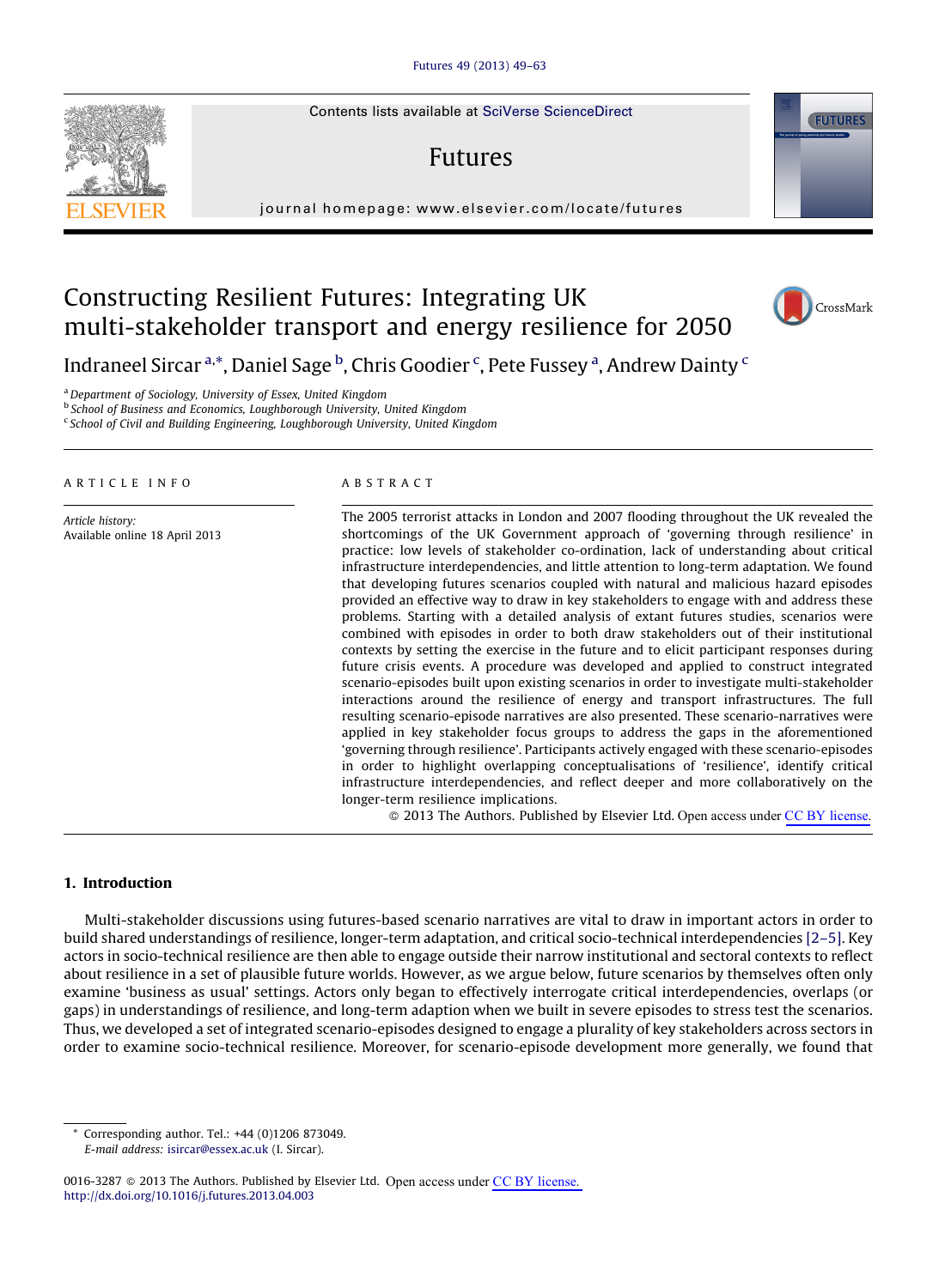using extant studies provided an effective way to quickly build future scenario-episodes. These scenario-episodes were also designed to concentrate on key interdependencies between different infrastructures. The UK government defines nine critical national infrastructure sectors – water, energy, transport, emergency services, financial services, food, government, health, and communications [\[1\]](#page-13-0).

Whilst decision-making and chains of responsibility may be well-established for particular infrastructures, critical points of vulnerability exist where these sectors meet and where governance responsibility is more ambiguous and potentially absent. In response, our scenario approach is explicitly geared towards analysing key interdependencies between sectors and, crucially, making visible areas where oversight and responsibility may be lacking. Because developing scenarios to examine interdependencies across all nine infrastructure sectors was beyond the scope of the project (and potentially overly burdensome and complex for participants) we selected two specific interconnected infrastructures to focus on in order to animate key relationships and issues of governance. In doing so, we applied our integrated scenario-episode approach to address gaps in governing through resilience for interdependent energy and transport infrastructures.

This emphasis on connectivity across departments, organisations and sectors gained increasing prominence in the UK, particularly since 2000. During 2000 and 2001, the UK Government experienced a series of severe and complex events: protests and blockades in response to the level of tax on fuel led to reports that Britain had 'ground to a halt' [\[6\]](#page-13-0); unprecedented rainfall in October and November 2000 led to severe flooding in Sussex, Kent, and Yorkshire [\[7\]](#page-13-0); and the footand-mouth disease outbreak in July 2001 affected thousands of livestock and led to the culling of millions of animals, with the British media placing blame on the Government response [\[8\]](#page-13-0). These events led the UK Government to undertake a substantial overhaul of the national framework for emergency response. Responding to the aforementioned events, the British Government established the Civil Contingencies Secretariat (CCS) in July 2001 to provide support, advice, and coordination to government departments dealing with complex and severe emergencies that crosscut departmental competence [\[9\].](#page-13-0) The shift in Government policy focussed around the concept of 'resilience', which was enshrined in the 2004 Civil Contingencies Act (CCA).

The new approach spread responsibility for emergency management across a greater number of agencies, sought to provide a common understanding of 'resilience' in order to identify essential infrastructure necessary to 'keep the country running', find commonalities between different types of emergencies, and to better co-ordinate key actors in the face of severe natural and malicious hazards. Despite the legislative innovation and institutionalisation of 'governing through resilience' in the CCA, the 7 July 2005 bombings in London and the 2007 summer floods in the UK exposed continued weaknesses in an effective and co-ordinated multi-sectoral response to severe events. These crises highlighted: the lack of a common understanding of resilience; insufficient co-ordinated response within and across key agencies; and little multistakeholder deliberation on longer-term resilience or critical socio-technical interdependencies. Spreading the task of delivering resilience across increasing numbers of state and non-state actors generates greater challenges for sharing common priorities and, ultimately, new challenges of co-ordination and cohesion.

This paper sets out the provenance, development and wider utility of scenario-episodes to examine infrastructure resilience. The paper proceeds as follows: the next section outlines the rationale for integrated scenario-episode futures; the third section sets out the problems with engendering co-operation and long-term planning when 'governing through resilience'; the fourth section summarises how this procedure was used to create a set of integrated scenario-episode futures related to infrastructure resilience; the fifth section includes the full narratives of the scenarios and episodes; and the final section discusses and concludes.

#### 2. Building integrated scenario-episodes: developing existing approaches

Within the Resilient Futures project,<sup>1</sup> key stakeholders were engaged through the development of scenarios set in the year 2050 integrated with natural and man-made hazard events, with a focus on socio-technical resilience regarding interdependent energy and transportinfrastructures. Futures scenario-based techniques can be a usefultool for developing a set of comparable and plausible futures, which can be used to draw out the implications of particular socio-technical configurations with differing benefits and vulnerabilities [\[10–12\].](#page-13-0) However, existing scenarios are often not designed to capture the uncertain and hazardous features of these worlds, nor examine transformative processes after a shock to the system, for example, how critical infrastructures may affect one another. Thus, a number of novel modifications were applied in order to help develop traditional scenario exercises meet the present-day challenges outlined above.

Emergency planners often examine existing levels of resilience through simulations or exercises in which malicious or natural hazard episodes disrupt existing systems via a sudden 'environmental jolt' [\[13\]](#page-13-0), and participants enact existing response and recovery plans to return to the previous socio-technical status quo. In this paper, we use episode to mean a 'rare and severe event'. Thus we make a key distinction in our approach between scenarios – different versions of the future amenable to interrogating issues of resilience that provide the context and broad parameters of the exercise – and episodes – severe events and jolts that stress-test the resilience of various networks, infrastructures and organisations as they are

Resilient Futures was supported by the Engineering and Physical Sciences Research Council; and the Economic and Social Research Council [grant number EP/I005943/1], as part of the RCUK Global Uncertainties Programme. The project brings together expertise from complex systems modelling, material science, risk management, sociology, geography, criminology, and social psychology. For more information see: [http://r-futures.ecs.soton.ac.uk/.](http://r-futures.ecs.soton.ac.uk/)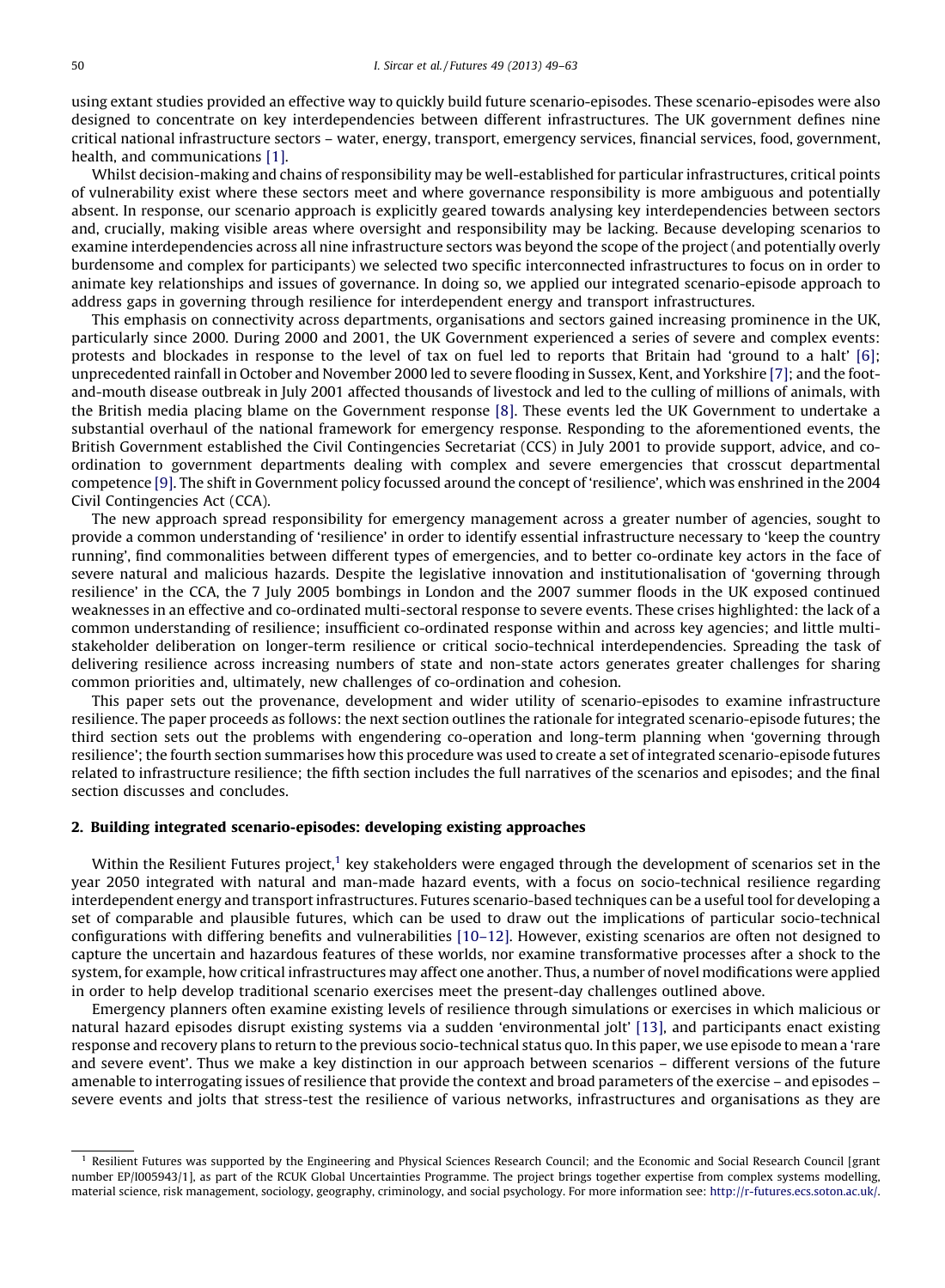variously configured in future scenarios. Modern emergency exercises take many forms, including tabletop exercises (e.g. the Triton Exercise 2004 [\[14\]](#page-13-0) that used a simulated tidal flood) and full role-play simulations (e.g. the London Metropolitan Police preparation for the 2012 Olympics by running a role-play exercise of a terrorist attack [\[15\]\)](#page-14-0).

Although these exercises can be helpful in highlighting vulnerabilities in current emergency planning practices, there are two significant shortcomings. First, these exercises focus on perturbations from 'business as usual', allowing stakeholders to remain in their respective comfort zones, since participants are familiar with the social contextin which these exercises occur. The narrow focus on returning to the status quo during these exercises excludes the possibility of treating resilience as an openended concept of recovery, adaptation, and evolution in an uncertain future [\[16–18\].](#page-14-0) Secondly, and perhaps more importantly, these exercises only engage with events that provide a perturbation to the existing equilibrium to which the infrastructure systems eventually return. However, the disasters that provide the sternest test for resilience are those that cause a paradigmatic shiftinthinking aboutthe socio-technicalnexus, in which naturalhazards are compounded byhumannegligence and cascade failures of complex interdependent infrastructure systems, leading to 'corrosive social cycles'. To do this, it is necessary to play out severe incidents in future scenarios to bring stakeholders out of their narrow institutional contexts in order to create a space where they can question and be questioned abouttheir assumptions related to the concept of resilience.

Thus, without playing out severe disaster episodes to 'stress-test' these future infrastructure scenarios, it is challenging for infrastructure and emergency planners to evaluate how their policy decisions affect resilience in the coming decades and how they must operate outside their institutional 'silos' to most effectively govern through resilience. To interrogate the concept of socio-technical resilience across all three generations, we found it necessary to integrate appropriate future scenarios alongside serious hazard episodes.

The integrated scenario-episodes were developed through a triangulation of several qualitative social-scientific approaches, starting with an extensive review of relevant existing scenario-based studies. We began with a review of extant scenario-based or future studies in the initial stage of scenario development for three primary reasons. First, access to highlevel strategic stakeholders is difficult, and to expect repeated meetings to develop and then to test the scenarios given the timeframe of the project would be difficult. Second, consulting existing literature allows us to include a wider set of perspectives in the scenario-building process compared to relying solely on interviews, and thirdly, the prevailing scenario methodologies prescribe starting with individuals [\[4,19–21\]](#page-13-0) instead of analysing past research. However, this assumes that high-level stakeholders engage with scenario building (e.g. filling out consistency matrices) without assumptions about the future built on understandings of existing studies. However, these actors tend to be well-informed, so engaging with these stakeholders early without referring to extant studies would be unnecessarily duplicating previous work.

It is important to note that the review of relevant studies identified a set of common features and themes in order to formulate a set of futures scenarios to interrogate stakeholder understandings of resilience in the face of severe hazards. Reviewing the strengths and weaknesses of these individual studies was beyond the scope of the procedure. More importantly, it is crucial to identify common drivers and characteristics across a broad range of these energy and transport sectors – reviewing either existing energy-focussed or transport-focussed scenario studies in isolation would have helped perpetuate the 'silos' between sectors and between infrastructure and emergency planners.

An important part of developing the scenarios and episodes to help engage key stakeholders is the use of detailed 'stories', which must strike a fine balance between plausibility yet not be embedded in the status quo. Narrative approaches have been long recognised as an important currency of cultural experience. For example, approaches as temporally and conceptually distinct as Aristotle's 'mimetic theory' [\[22\]](#page-14-0) and Lévi–Strauss's 'Structural Anthropology' [\[23\]](#page-14-0) hold consensus on the power of stories to engage people. More recently, such potency has been recognised across academic disciplines and in the development of futures scenarios. Moreover, in the context of scenario-based future studies, narrative is used, since the alternative worlds being explored are complex and difficult to encapsulate using other more determinate methods employed in social inquiry. Thus, the focus shifts from the realm of 'evidence' to that of storytelling, where establishing 'what could be' depends on providing plausible future worlds that encourage suspension of belief [\[24,25\].](#page-14-0) However, scenario building is unlike 'fanciful dreaming', and narratives must combine data, intuition, and creativity to effectively engage with participants [\[26\]](#page-14-0). It is also important to set the scenario 'future' to both use a respondent's expertise and to challenge the respondent to think beyond current day-to-day operational responsibilities in order to better link the futures to present-day policymaking [\[27,28\].](#page-14-0) The recommended timescales vary from: 5 to 10 years [\[29\];](#page-14-0) 10 to 30 years [\[30\];](#page-14-0) 20 to 25 years [\[11\]](#page-13-0); or even 50 years [\[31,32\]](#page-14-0).

There are already a number of other existing scenario development methodologies outlined in the literature. For example, Goodier et al. [\[2\]](#page-13-0) proposed a causal mapping process with the following steps:

- 1. Choose theme and create groups
- 2. Decide causal map goal/outcome and timeline
- 3. Individually brainstorm issues, factors and barriers
- 4. Place issues and factors onto the causal map timeline
- 5. Introduce additional issues and factors
- 6. Identify dependencies
- 7. Challenge the map
- 8. Identify pathways
- 9. Plenary session and questions
- 10. Post-workshop production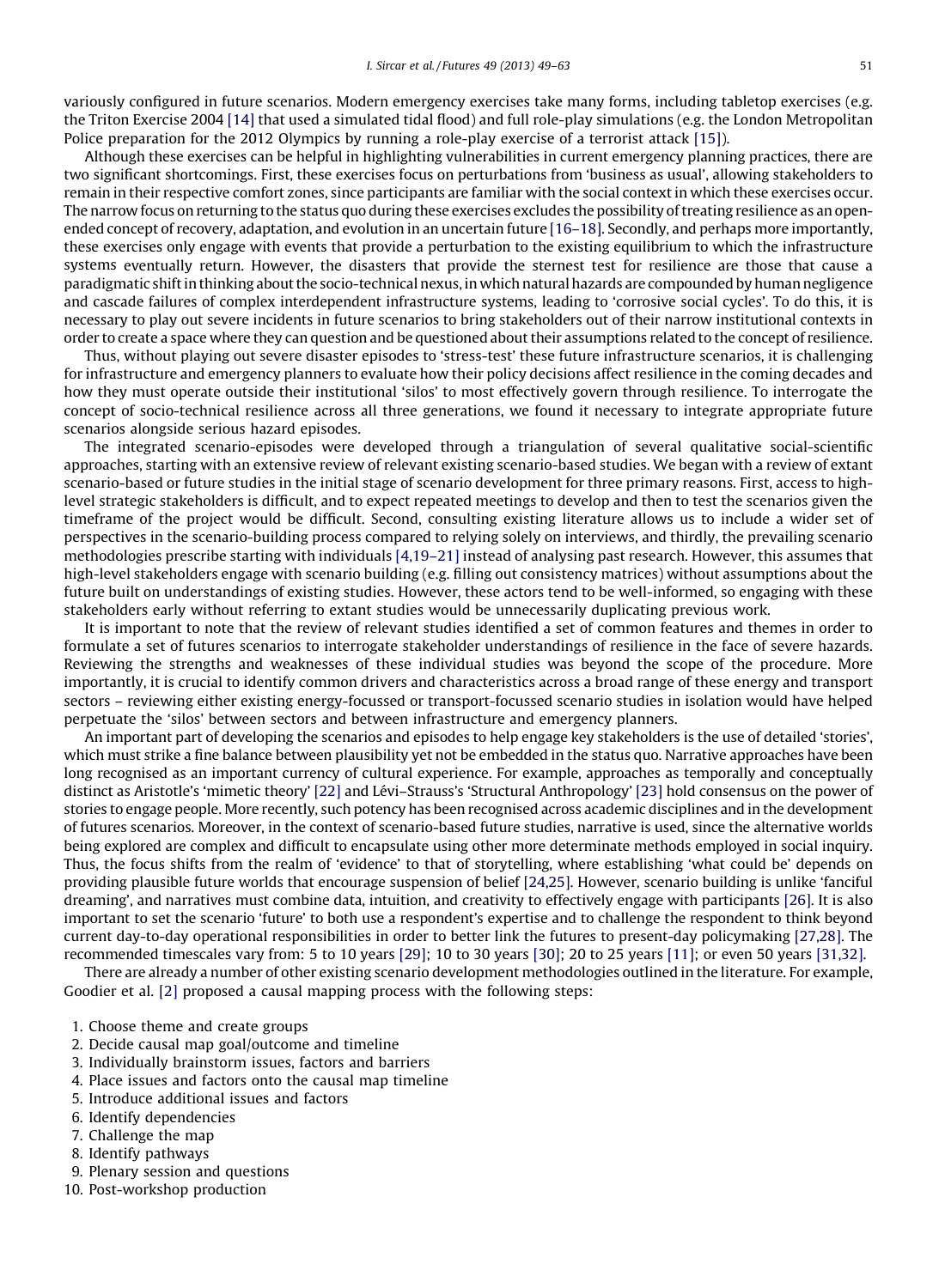Linneman and Kennell [\[33\]](#page-14-0) suggested a five-step procedure for scenario-building:

- 1. Decide the audience and time horizon
- 2. Develop common factors across the scenarios using a PEST analysis
- 3. Choose drivers and scenario details (for 2–4 scenarios) using the factors resulting from the PEST analysis
- 4. Check consistency of scenarios
- 5. Test for the robustness of the scenarios

Although the schemas differ significantly, the scenario development in these processes share common steps: identification of key factors; deciding on drivers resulting in a set of scenarios; providing details of the scenarios guided by the drivers and factors; and checking the plausibility of the scenarios.

In response, our method for developing the Resilient Futures integrated scenario-episodes included seven stages:

- 1. Review of extant scenarios
- 2. Distillation of two primary drivers from existing studies
- 3. Use features from extant scenarios to conduct a PESTEL (political–economical–social–technical–environmental–legal) analysis to identify basic scenario characteristics
- 4. Refine and populate scenario details drawing on interview data with key stakeholders
- 5. Develop draft narratives of the four scenarios
- 6. Develop episodes to stress test scenarios (i.e. over three levels of resilience). Conduct further interviews with different key stakeholders to check the plausibility of the episodes alongside the scenarios.
- 7. Final refinement of the integrated scenario-episode narratives from stakeholder focus groups.

In addition to the common elements of scenario development found in previous procedures, our integrated scenarioepisodes are different in two significant ways: use of extant studies; and integrating hazardous episodes into the scenarios.

## 3. Governing through resilience: background and shortcomings

The 2004 CCA sought to provide a policy shift in the UK by attempting to build a common understanding of 'resilience' amongst key actors in emergency planning and response. Analyses of resilience often break the concept down into three generations [\[34\]](#page-14-0). The first generation is that of robustness, i.e. how resistant a system is to hazards. The second generation of resilience is response and recovery, which focuses on whether the system can 'bounce back' in the short term. The third generation of resilience connotes adaptation and evolution, such that there is a progressive 'bounce forward' after a hazardous event. Yet, as our research shows, this third generation is often underplayed.

The draft CCA (quoted in Walker and Broderick [\[35\]\)](#page-14-0) defined resilience as 'the ability to handle disruptive challenges that can lead to or result in crisis'. The UK Cabinet Office [\[36\]](#page-14-0) later outlined four components necessary for resilience: resistance; reliability; redundancy; and response and recovery. Thus, the essence of the CCA is multi-hazard planning; engaging a broad range of structural and non-structural measures to mitigate potential hazards [\[3\].](#page-13-0) Although the aforementioned components related to first-generation (resistance and reliability) and second-generation resilience (redundancy, response, and recovery), the UK Cabinet Office [\[36\]](#page-14-0) conceded the importance of third-generation resilience, so that the concept connotes 'more than an ability to bounce back and recover from adversity and extends to the broader adaptive capacity gained from an understanding of the risks and uncertainties in our environment. But for the purpose of this guidance [\[36\]](#page-14-0), a narrower definition [of resilience] has been adopted'.

During the Cold War, the UK focused on preparations in case of a Soviet ballistic missile attack on the US and its allies, followed by conventional military invasion. The UK Ministry of Defence (MoD), intelligence services, and military were the only agencies which would lead in the planning and preparedness against such attacks. By contrast, the CCA acknowledged a wider set of both natural (e.g. extreme climate events) and man-made (e.g. terrorism) potential hazard events where the threats are unknown, yetthe responses to such crises have a high degree of commonality. Thus, according to the Home Office, '[c]ertain features will be common in the response to a variety of different forms of disaster' [\[37\]](#page-14-0).

Hence, the CCA recognised the blurring between 'natural' and 'man-made' hazards, which lead to natural–technological disasters [\[38–40\].](#page-14-0) These events, in turn, can lead to a continuous 'corrosive social cycle' of blame and impacts which result in fundamental societal changes [\[40\].](#page-14-0) This type of 'corrosive loop' can also occur after terrorist attacks [\[40\]](#page-14-0). The resilience of vital infrastructure is crucial in avoiding 'corrosive social cycles'. To 'keep the country running', the UK Cabinet Office defined nine sectors of critical national infrastructure (CNI) that provide 'essential services' without which normal day-to-day life in the UK would be severely compromised: communications; emergency services; energy; finance; food; government; health; transport; and water [\[1\]](#page-13-0).

Overall, providing a common language for response, recovery and understandings of critical interdependencies in the face of emergencies are crucial to governing through resilience, and this necessitates multi-sectoral stakeholder engagement between local, regional, and national actors from different agencies. Unlike the previous prevailing practice, the UK Home Office [\[37\]](#page-14-0) now encourages an integrated multi-agency response to emergencies. The Home Office [\[37\]](#page-14-0) also acknowledged that the policies necessitated intra-organisational integration to optimise resilience. The multi-stakeholder approach to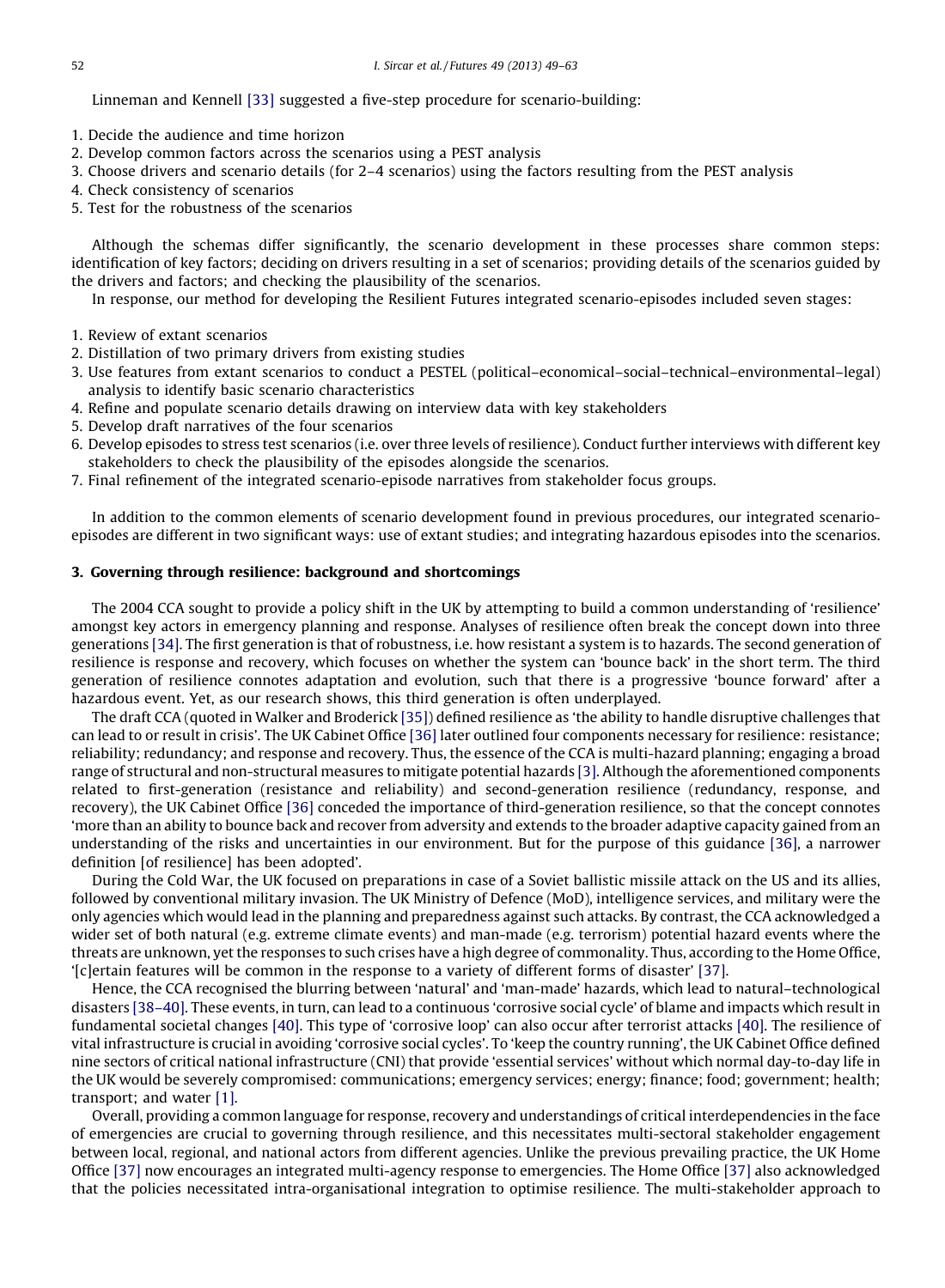resilience is embodied in the creation of the Local Resilience Forums and Regional Resilience Forums stipulated by the CCA, and local emergency plans which spell out the roles for different agencies during emergencies. Therefore, offices within agencies have been created to operationalise resilience as it relates to an institution's objectives, which proliferates the number of stakeholders responsible for resilience.

Therefore, the current UK Government strategy is predicated on an approach that: harmonises understandings of resilience amongst both responders and strategic decision-makers; widens the notion of types of emergency, finding overlaps between man-made and natural hazard events; pays attention to critical infrastructure interdependencies; and underlines the importance of multi-stakeholder interaction during emergencies.

Despite the UK Government attempts to 'govern through resilience', the July 2005 London bombings and 2007 UK floods (after the ratification of the CCA) laid bare continuing weaknesses in co-ordinated multi-agency response, recovery, and adaptation after disasters. The Report of the 7 July 2005 Review Committee [\[41\]](#page-14-0) concluded: 'The plans, systems and processes that are intended to provide a framework for the response to major incidents in London must be revised and improved'. Similarly, the Pitt Review [\[42\]](#page-14-0) of the 2007 floods found: 'With no clear coordination and structure, responses to flood risk are piecemeal and not necessarily prioritised. Each of the organisations with a responsibility for flood management assets tends to carry out maintenance and improvement work independently, as there is currently little incentive to do otherwise. Investment decisions made in isolation can lead to inefficiencies and can even increase the risk of flooding'.

To address these critiques from the inquiries after the 7 July 2005 bombings and 2007 floods, it is necessary to bring key strategic and operational stakeholders into a deliberative space outside their own sector-specific 'silos' in order to: discuss different interpretations of resilience; reflect on their own assumptions about the term; think about how these notions affect interdependent critical infrastructures; and move towards longer-term joined-up thinking about third-generation resilience. Although we acknowledge and draw on the value of existing scenarios, we developed a set of futures scenarios integrated with natural and malicious hazard episodes specifically to foreground these issues as a tool to tackle aforementioned shortcomings of 'governing through resilience'.

## 4. Applying the procedure to the Resilient Futures project

Using the procedure outlined above, we developed a number of integrated scenario-episodes set in the year 2050 to engage with key strategic stakeholders and critically examine conceptualisations of resilience as they relate to critically interdependent infrastructures.

#### 4.1. Review of extant scenarios

At the start of the project, the investigators narrowed the scope of the study to focus on two sectors of CNI identified by the UK's Cabinet Office – energy and transport – that cannot be considered separately during complex emergencies. Thus, we identified a number of existing scenario-driven future studies focusing on energy and/or transport infrastructure (Table 1). Although these extant studies focus on the UK/EU context, additional futures studies also exist examining energy and/or transport scenarios in other settings, e.g. energy and transport in Australia in 2050 [\[49\];](#page-14-0) energy in Colombia by 2020 [\[50\]](#page-14-0); renewable energy pathways to 2050 in Saudi Arabia [\[51\]](#page-14-0); Russian gas exports to East Asia in 2030 [\[52\];](#page-14-0) and green technology development in Asia in 2060 [\[53\]](#page-14-0), amongst many others. The review of extant scenarios provided a means to guide the formulation of the future scenario-episodes and is not an end-goal of the procedure per se. As mentioned in the introduction,

| Table 1                                   |  |
|-------------------------------------------|--|
| existing relevant scenario-based studies. |  |

| Future studies report (Year)                                                 | Institution (Nation)                           | Infrastructure<br>Focus | Scenario Type (cf. Borjeson et al. [11])                                                       |
|------------------------------------------------------------------------------|------------------------------------------------|-------------------------|------------------------------------------------------------------------------------------------|
| Powering our Lives: Sustainable                                              | Foresight, Government                          | Energy                  | Summary and quantitative data                                                                  |
| Energy Management and the<br>Built Environment (2008) [32]                   | Office for Science (UK)                        |                         | (Normative - preserving scenario)                                                              |
| Intelligent Infrastructures Futures                                          | Foresight, Government                          | Transport               | Narrative only (Explorative – external scenario)                                               |
| (Towards 2055) (2006) [31]                                                   | Office for Science (UK)                        |                         |                                                                                                |
| Energy to 2050 (2003) [43]                                                   | <b>International Energy</b><br>Agency (Global) | Energy                  | Narrative and quantitative data (Predictive –<br>what if and Explorative – external scenarios) |
| Shell Energy Scenarios to 2050<br>$(2008)$ [44]                              | Shell (Global)                                 | Energy                  | Narrative and quantitative data (Predictive -<br>what if and Explorative – external scenarios) |
| Powering the Future: Mapping<br>our Low Carbon Path to 2050<br>$(2009)$ [45] | Parsons Brinckerhoff (UK)                      | Energy                  | Summary and quantitative data (Normative -<br>preserving scenario)                             |
| Global Trends 2025: a Transformed                                            | National Intelligence                          | Energy and              | Narrative only (Explorative – external scenario)                                               |
| World (2008) [46]                                                            | Council (US)                                   | Transport               |                                                                                                |
| IPCC Special Report Emissions Scenarios:                                     | IPCC (Global)                                  | Energy and              | Narrative and quantitative data (Predictive –                                                  |
| Summary for Policymakers (2000) [47]                                         |                                                | Transport               | what if and Explorative – external scenarios)                                                  |
| Energy Scenarios 2050 (2009) [48]                                            | UKERC (UK)                                     | Energy and<br>Transport | Narrative and quantitative data (Predictive -<br>what if and Explorative - external scenarios) |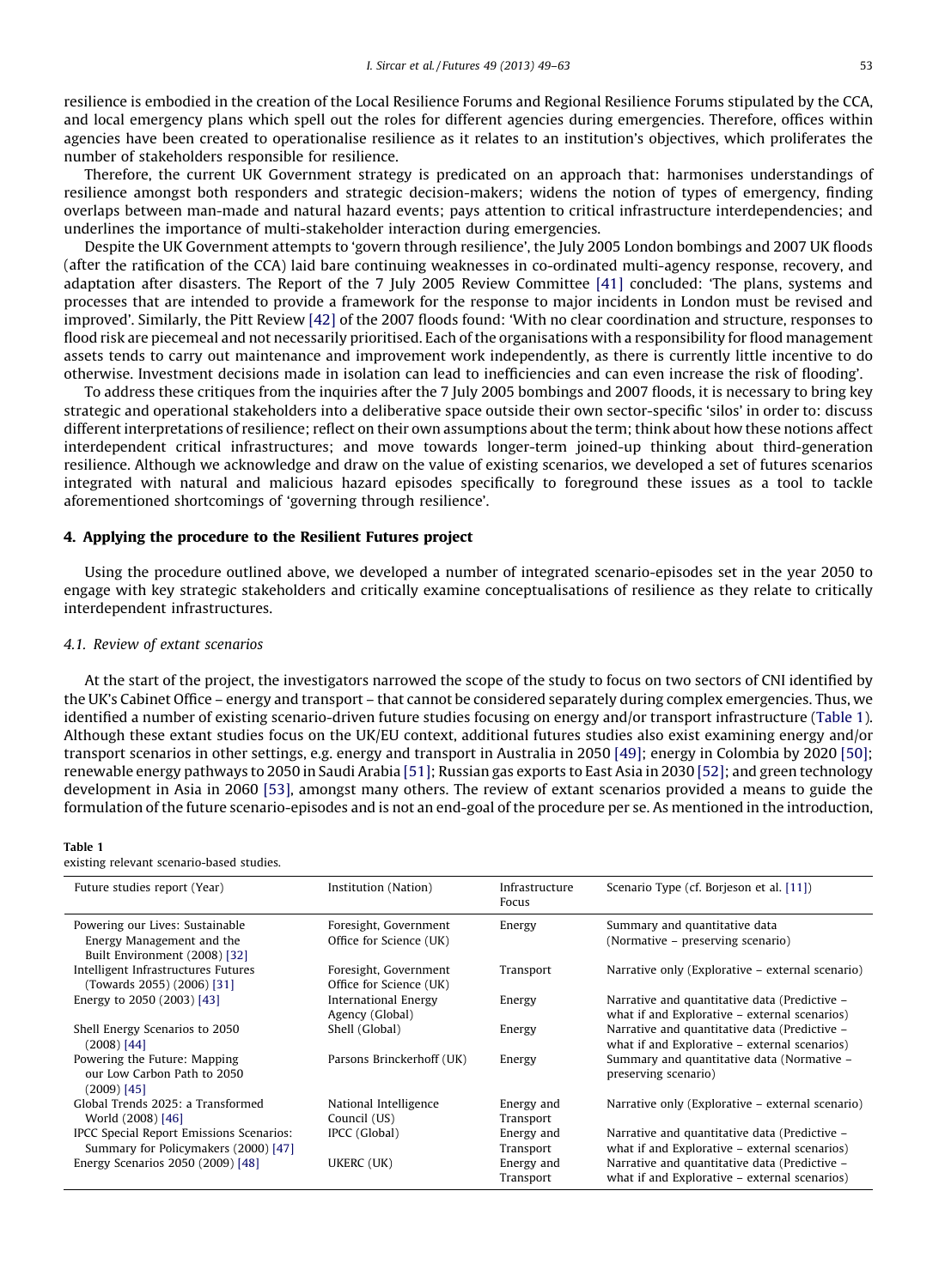it is necessary and beneficial to consider bringing together studies on both infrastructure types (instead of analysing them in isolation) to avoid perpetuating prevailing sectoral 'silos'.

## 4.2. Distil two primary drivers

Through careful examination of these existing future studies, there were a number of potential axes that could have been used, but we opted for two axes that best interrogate socio-technical resilience related to both critically interdependent energy and transport infrastructures. The year 2050 was deemed to allow for adequate time for infrastructure and governance systems to transform significantly, yet be close enough in the future for policy decisions initiating these changes to be made in the not-too-distant future.

We identified the following as the primary axes upon which to build the scenarios:

- The balance of infrastructure decentralisation/independency versus centralisation/interdependency.
- The extent to which social prosperity is presaged by greater technological innovation, including reciprocal infrastructure investment.

This leads to four scenarios:

- iWorld: An interdependent, convergent world embracing new infrastructure technologies.
- Global Village: An interdependent, convergent world resisting new infrastructure technologies.
- High Tech Hamlets: An independent, divergent world embracing new infrastructure technologies.
- Local Power for Local People: An independent, divergent world resisting new infrastructure technologies.

# 4.3. Carry out PESTEL analysis

To further define these four scenarios, we carried out a detailed PESTEL analysis to draw out patterns amongst existing relevant future studies relevant to energy and transport infrastructure sectors, which formed the basic skeletal narratives with which we engaged experts during the first round of key stakeholder interviews (Appendix 1).

## 4.4. Refine and populate scenario details using interview data

To provide richer and more plausible scenario narratives, we identified a set of key stakeholders who engage with strategic decisions related to energy and infrastructure resilience. These respondents included officials from local resilience forums, engineering firms, UK Government departments, risk management consultancies, and universities. We conducted semi-structured interviews with the sample of stakeholders ( $n = 22$ ).

We ensured that there were at least five interviewees discussing each scenario, although respondents could comment on more than one scenario during the meeting. We asked questions around three broad themes:

- Healthy operation of energy and transport infrastructure
- Critical interdependencies between the energy and transport infrastructures
- Resilience strengths and weaknesses for a given scenario

Using the key stakeholder interviews, we obtained rich narrative data about the features and resiliency features for each scenario from key experts. The features ofthe scenarios extracted from the first round of interviews is summarised in Table 2.

The resilience benefits and concerns for each scenario are compiled in [Table](#page-6-0) 3. It is important to note that although we derived the axes and basic descriptions of the scenarios through a careful review of existing studies instead of expert interviews, there were no significant objections to the foundations of the scenario development or the axes we selected.

#### Table 2 R-Futures scenarios.

|                                  | Resisting new infrastructure technologies                                                                                                                                                                                                                           | Embracing new infrastructure technologies                                                                                                                                                                         |
|----------------------------------|---------------------------------------------------------------------------------------------------------------------------------------------------------------------------------------------------------------------------------------------------------------------|-------------------------------------------------------------------------------------------------------------------------------------------------------------------------------------------------------------------|
| Interdependent, convergent world | Global Village: Role of transnational institutions;<br>cohesive policy setting; focus on demand<br>reduction; global aims are manifest locally;<br>significant focus on nuclear and renewable energy;<br>and very high density urbanism                             | iWorld: Internationally facing; solar arrays; dynamic<br>smart grid; high cost energy and transport; high level of<br>fuel poverty; many travel alternatives; and fewer<br>transport options for the poor         |
| Independent, divergent world     | Local Power for Local People: National and insular<br>focus on energy production; reliance on 'proven'<br>technology; primacy of geographies close to energy<br>production; localised micro-generation of power;<br>limited motorised transport; and ageing society | High Tech Hamlets: Regional energy; primacy of urban/<br>regional governance; localised micro-generation of<br>power; large regional disparities in wealth; little inter-<br>regional interoperability of systems |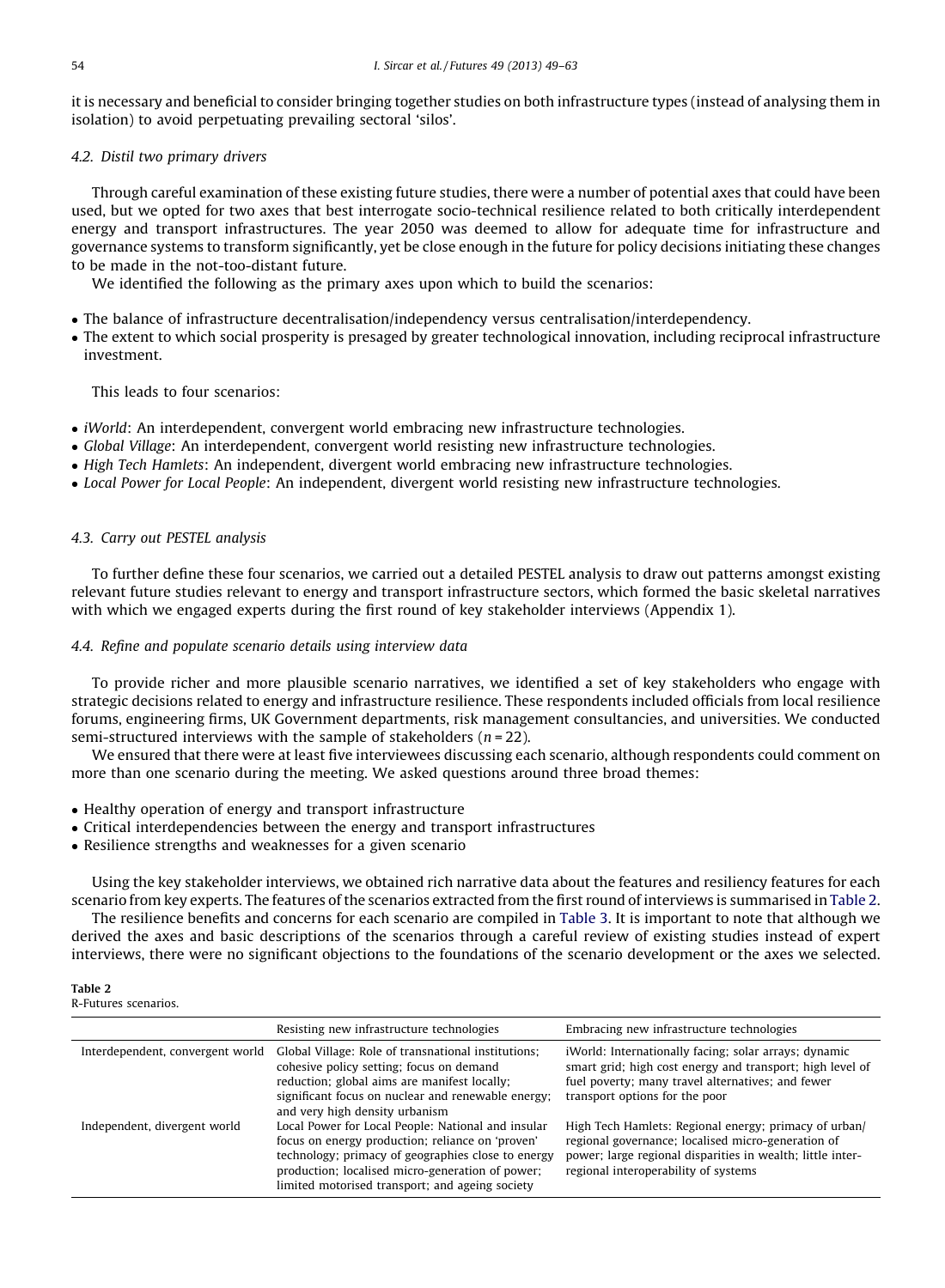#### <span id="page-6-0"></span>Table 3 Resilience benefits and concerns in R-Futures scenarios.

|                              | Resilience benefits                                                                                                                                       | Resilience concerns                                                                                                                                                                                                                                                                                                                                                       |
|------------------------------|-----------------------------------------------------------------------------------------------------------------------------------------------------------|---------------------------------------------------------------------------------------------------------------------------------------------------------------------------------------------------------------------------------------------------------------------------------------------------------------------------------------------------------------------------|
| Local Power for Local People | Increased local responsibility for resilience<br>Local community cohesion and social capital<br>Less pressure on central government, fewer<br>bottlenecks | Varying resilience – less sharing of knowledge, skills<br>and resources<br>Rural areas are resilient, but urban areas are not<br>Every piece of infrastructure becomes critical - no<br>redundancy                                                                                                                                                                        |
| High Tech Hamlets            | Decentralisation mitigates cascade failure<br>Local community responsiveness<br>Fosters relevant innovation                                               | Problems of co-ordinating regionally<br>Lack of knowledge sharing and learning<br>Uneven resilience<br>Lack of support, backup and redundancy<br>Problems of exclusion<br>False sense of autonomy, hidden interdependencies                                                                                                                                               |
| iWorld                       | Ability to create standards of regulation                                                                                                                 | Lack of relevance and responsiveness<br>Centralisation is efficient but not resilient<br>Lack of capacity to account for human behaviour<br>Abdication of responsibility<br>Over reliance on technology                                                                                                                                                                   |
| Global Village               | Active modes of transport (e.g. walking, cycling)<br>would be encouraged and are more resilient as<br>more adaptable (e.g. can be re-routed more easily). | Centralisation of infrastructure enables single point<br>failures to become cascade failures.<br>Terrorism becomes greater threat as transport enables<br>terrorist movement and presents centralised targets<br>but little technological mitigation possible.<br>Terrorism increases as social unrest is pervasive driven<br>by resistance to top-down governance system |

# 4.5. Develop draft narratives of the four scenarios

After the first round of interviews, we brought together the basic features of each scenario, as well as strengths and vulnerabilities identified by key stakeholders, as the starting point to compose more extended draft scenarios. As mentioned in the previous section, it was important to write detailed story-like narratives to draw in expert respondents.

#### Table 4

Anonymised list of interviewees consulted during the construction of the scenario-episodes ( $n = 29$ ).

| Area of expertise                          | Hazard area | Infrastructure group | Sector   |
|--------------------------------------------|-------------|----------------------|----------|
| Rail transport security                    | Terrorism   | Transport            | Public   |
| Aviation sustainability                    | All hazards | Transport            | Private  |
| Insurance                                  | Flooding    | n/a                  | Academic |
| Flood risk                                 | Flooding    | n/a                  | Public   |
| Buildings and energy                       | All hazards | n/a                  | Academic |
| Energy infrastructure                      | All hazards | Energy               | Private  |
| Transport and society                      | All hazards | Transport            | Academic |
| Counter-terrorism                          | Terrorism   | n/a                  | Public   |
| Counter-terrorism                          | Terrorism   | n/a                  | Public   |
| Counter-terrorism                          | Terrorism   | n/a                  | Public   |
| Rail transport and flood risk              | Flooding    | Transport            | Public   |
| Energy sustainability                      | All hazards | Energy               | Academic |
| Rail transport                             | All hazards | Transport            | Academic |
| Emergency preparedness                     | All hazards | n/a                  | Public   |
| Sustainability                             | All hazards | n/a                  | n/a      |
| Flood risk                                 | Flooding    | n/a                  | Academic |
| Transport project management               | Flooding    | n/a                  | Private  |
| Critical infrastructure resilience         | All hazards | n/a                  | Academic |
| Urbanisation and sustainability            | All hazards | n/a                  | Academic |
| Emergency preparedness and response        | All hazards | n/a                  | Public   |
| Emergency planning and business continuity | All hazards | n/a                  | Public   |
| Emergency preparedness and response        | All hazards | Energy               | Public   |
| Electricity networks                       | All hazards | Energy               | Private  |
| Environmental consulting                   | All hazards | n/a                  | Private  |
| Design and sustainability                  | All hazards | n/a                  | Academic |
| Risk management                            | All hazards | n/a                  | Private  |
| Logistics                                  | All hazards | Transport            | Private  |
| Sustainable transport                      | All hazards | Transport            | Academic |
| Construction                               | All hazards | Transport            | Academic |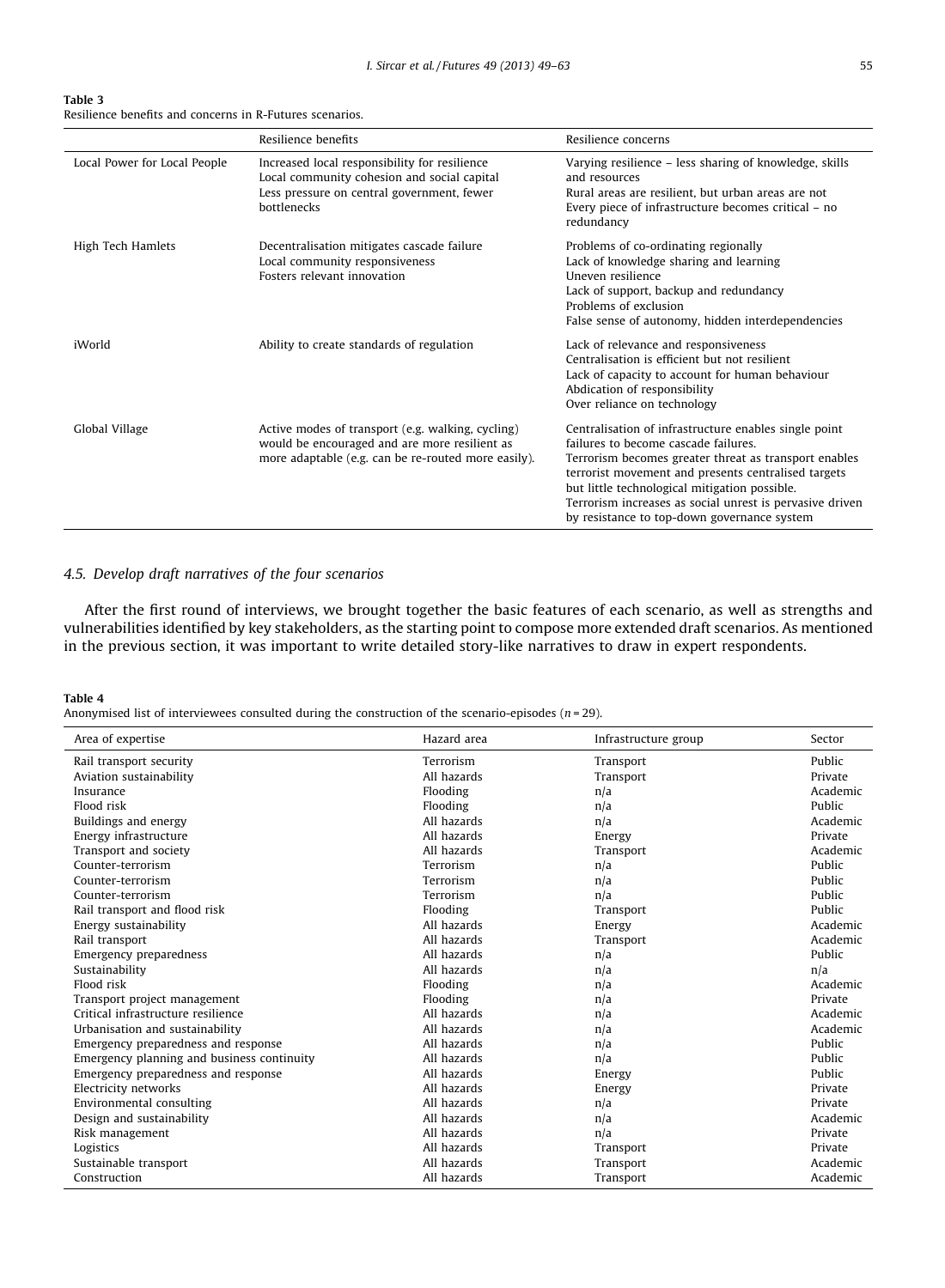#### <span id="page-7-0"></span>4.6. Develop episodes to stress test scenarios and conduct further interviews

We sought to engage with as many relevant strategic stakeholders as possible whose work is related to resilience. To do this, we used a compound natural and malicious hazard episode to bring in individuals both from counter-terrorism and flood risk management (as they relate to energy and transport) at local, regional, and national levels using snowball sampling. This allowed us to explore ways in which decision-makers from the two sectors can find common ground and provide a basis to reflect on the three generations of resilience. We sought events that would be realistic in the UK context, yet be severe enough to induce 'corrosive social cycles', so we drew on past natural and malicious hazard events, namely severe floods and terrorist attacks. For the flooding event, we looked at official and secondary literature on:the 1953 floods in the Netherlands and UK; 2011 Japanese earthquake and tsunami; and Hurricane Katrina. For the malicious hazard event, we interviewed counter-terrorism experts and drew on past terrorist attacks, including: the 9/11 attacks; and the bombings in London on 7 July 2005. The review of past episodes provided a basic outline for these crisis events, and we followed up with a second set of interviews with key stakeholders ( $n = 7$ ) to provide further narrative details about the scenarios alongside narrative data about the episodes. An anonymised list of the 29 interviewees is shown in [Table](#page-6-0) 4.

## 4.7. Final refinement of the integrated scenario-episodes

We ran a stakeholder to pilot the draft narratives. To do this, we invited a set of key stakeholders ( $n = 20$ ) with minimal overlap between those interviewed for the scenario-episode development. Stakeholders were drawn from the academic, private, and

#### Box 1. Full background narrative for iWorld

The costs posed by the threats of energy insecurity and climate change have united the world's leaders and multinational companies in pursuing advanced, though expensive, technological solutions. The UK government has led the way within international forums, such as the EU, in mobilising all sectors of the economy in assembling new large-scale energy infrastructures. The diverse energy attributes of particular countries are shared collectively on a continental scale across, and beyond, Europe: massive solar arrays in North Africa power European cities in return for free trade agreements and local infrastructure investment. An array of DC interconnectors links these modularised energy facilities into the European Super Smart Grid (ESSG). However, despite assurances to the contrary, some groups claim these energy agreements and technologies are a form of neo-imperialism – the newest phase of European exploitation of Africa. At a control centre in Bavaria, the ESSG coordinates a dynamic balance of energy production technologies, storage facilities, interconnectors and supply-side reduction technologies (including transport technologies) across the now 38 member strong European Union. The ESSG is a private company, owned by several large private investment bodies, governed by a statutory body: the Congress of European Energy Regulation (CEER). Major energy companies continue to supply energy to consumers via the ESSG. Whilst the CEER encourages energy security and efficiency, through various regulatory mechanisms, it has been criticised for allowing special tariffs that enable customers to pay to override default appliance settings for energy consumption. The ESSG defends such special tariffs as a necessary instrument to fund new investment in technology. During emergencies, where supply/demand balance is threatened, a ''critical'' phase tariff is introduced which allows power just for basic needs at a lower rate; consumers requiring additional energy are then charged at an exponentially higher price throughout the emergency. As a result of extensive energy-sharing infrastructure, political disagreements over energy policy, for example the construction of new nuclear power plants, become increasingly played out within European ratherthan national parliaments, often creating protracted political negotiations. Embedded power generation (i.e. micro-generation) is promoted and installation costs have fallen substantially, however EU laws requires that such generation must be shared within the ESSG through a grid interface system. Autonomous electric cars, powered either by batteries or in-road tracks, provide travel, within, and between, cities, road freight is now largely reliant upon biodiesel. An increasing proportion of freight utilises newly electrified rail corridors to Asia and the Middle East, especially as the cost of clean bunker fuels for shipping continues to increase. Air travel, by a range of super-efficient aircraft remains the preferred means of intercontinental passenger transport. However, the high cost of air travel places exceeds the means of most travellers, despite continued government subsidies and tax breaks. Within Europe high speed trains are increasingly used for transcontinental travel, whilst extensive light rail schemes now dominate the streets of most European cities. With the predominance of autonomous cars, and improved control systems in rail and air travel, transport is increasingly integrated as different modes communicate to create webs of interconnectivity. Energy and transport costs, national debts and taxation, have increased to pay for such massive investments in new infrastructure; this has, in turn, increased fuel poverty, social inequalities and tightened public spending. By contrast, the creation of novel, more desirable, infrastructure technologies such as high-speed rail networks that compete with air travel across continents and autonomous road vehicles free of congestion, has actually encouraged more travel, and prosperity, for the wealthy, despite increasing costs. The target of reducing GHG emissions by 80% is easily attained, as countries and working together to address global problems, and energy security looks assured. And yet, fuel poverty increases and there is markedly less energy and transport freedom: energy generation outside the ESSG and nonautonomous vehicles are illegal, spurring new black markets in ''offline'' energy and transport. Police operations have had some success in preventing the illegal import of fuels from North Africa and the Middle East though have been less effective in tackling criminals who have hacked into domestic grid interface systems. Eco-terrorism is also prevalent as groups respond when local environmental and economic concerns, such as a loss of local biodiversity due to biodiesel plantations, are downplayed in national and supra-national infrastructure plans.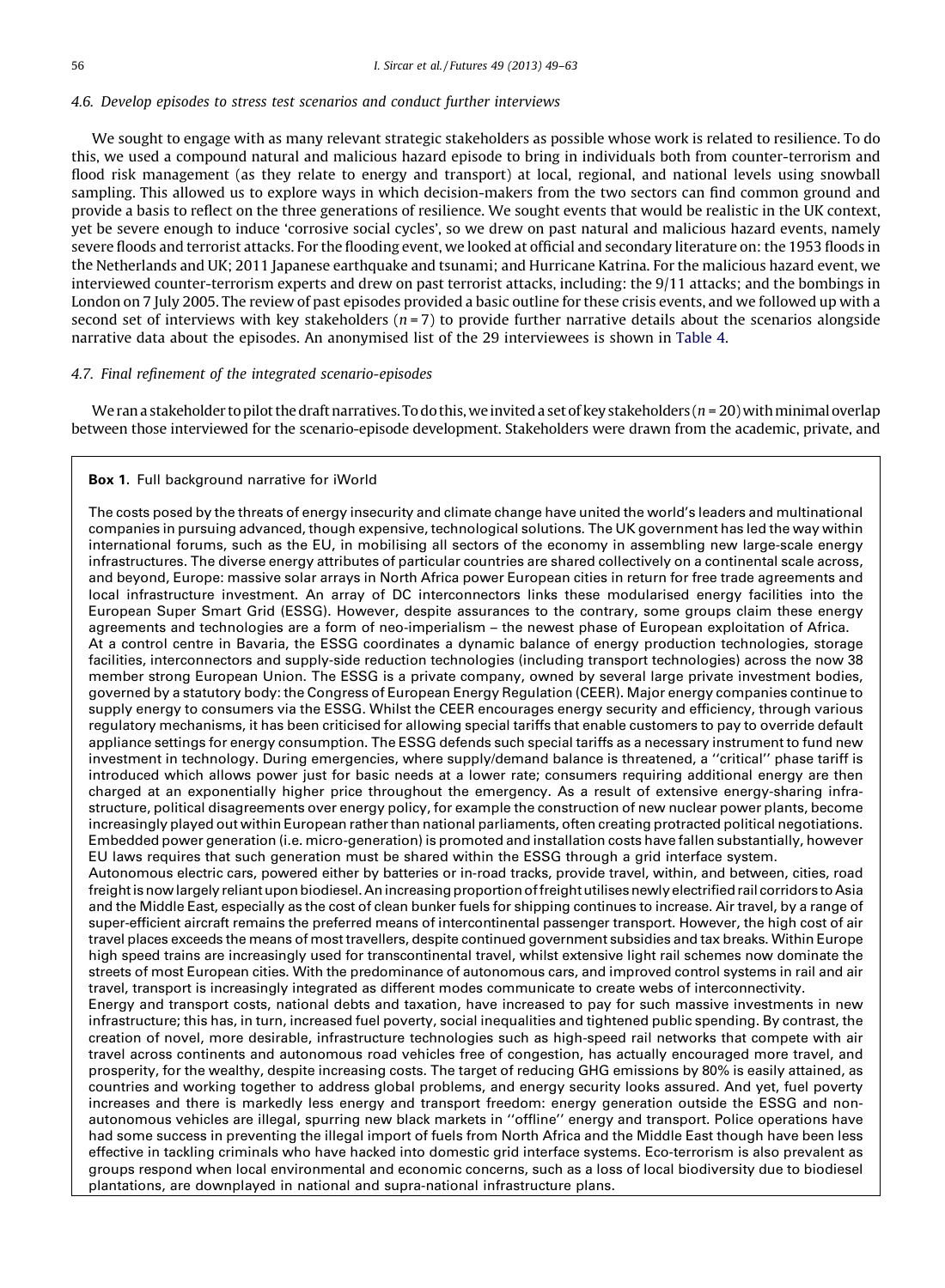<span id="page-8-0"></span>public sectors, and had expertise related to resilience either in energy, transport, or more generally. Participants were introduced to the R-Futures project and notions of the three generations of resilience. After this initial session, these stakeholders were divided into four groups (one for each scenario). In each focus group ( $n \approx 5$ ), participants were introduced to the scenario and asked to consider the strengths and weaknesses of the 'world' in 2050 guided by the three generations of resilience.

The facilitator then described the first (flooding) episode, after which the focus group discussed the flood defence and evacuation plans in place. After the flood hits, the focus group considered the impact and response/recovery operation. In the wake of the flooding event (36 h afterwards), a surprise crisis episode takes place: a malicious attack on energy infrastructure. The focus group then discussed the immediate impact, response, and recovery. Finally, to wrap up the discussion, the facilitator asked the focus group participants to consider the long-term effects on the society in the given scenario, thus including third-generation resilience into the integrated scenario-episode. Although participants were encouraged to focus on immersion into the alternative world, not questioning the basis of the scenarios and episodes, participants did have the possibility to suggest improvements. Any minor changes were included in the final version of the scenarios and episodes.

The approach outlined in the previous section produced rich, detailed narratives for the scenarios and complementary episodes that draw out implications across the three generations of resilience. The full scenarios and episodes are included in the next two sections.

### 5. Scenario narratives

Drawing on an integration of existing scenario building relevant to energy and transport infrastructure, the following section includes detailed narratives for each scenario, which can be used off-the-shelf in conjunction with the full episode narratives included in the next section.

## Box 2. Full background narrative for High Tech Hamlets

The UK has experienced a resurgent localism in response to a global energy and environmental crisis. The cost of energy on global market has exponentially increased as states compete for diminishing fossil-fuel based resources. Powerful elected regional assemblies have been established across England complementing those in Scotland, Wales and Northern Ireland. Regional governance, coupled to increased power to local authorities, is intended to foster greater self-sufficiency. Trade in energy is increasingly bilateral and even non-monetary. The London Assembly, for example, negotiates a bilateral aviation fuel deal for Heathrow in exchange for professional services with the UAE.

Communities have adopted highly innovative infrastructure technologies in an effort to respond to local energy, and transport problems. Political devolution has encouraged regionally divergent infrastructure companies that specialise to exploit local resources and satisfy local needs. Public and private, regional energy service companies (RESCOs) provide finance to householders and communities to construct sustainable energy solutions. These RESCOs increasingly supplant centralised utility companies as the predominant energy investment instrument. Step-change in solar cell efficiency, and the effects of climate change, has led to extensive solar farms in Southern England which complement new nuclear power. In Scotland a ban on nuclear-sourced power has led to the development of extensive wind farms both onshore and offshore alongside large scale hydroelectric and tidal power schemes.

Increasingly less interconnected electricity, and transport, networks mitigate the potential for cascade effects. During critical episodes energy flows can still be enabled between regions providing essential backup. However these critical transfers invoke substantially higher energy costs therefore incentivising increased self-sufficiency as the resilience solution. In some rural areas of the UK the lack of regular investment in national transmission infrastructure has created failures in the ability of energy grids to provide backup transfers during emergencies. As a result differentiation in resilience is most pronounced in rural areas: some communities can afford to invest in elaborate backup systems to regional power supplies whilst others cannot.

Transport technology varies greatly across the UK, some regions continue to support fossil fuelled powered cars whilst otherregions encourage the development of electric cars or fuel cell technology. There exists a high degree of divergence in infrastructure technologies. In transport, intelligent vehicle infrastructures often lack regional interoperability (e.g. between different battery exchange and charging systems), meaning that such technologies actually serve to further inhibit long-distance travel, although this helps to further reduce GHG emissions. Intercity transport lacks investment and coordination. The scope of ambitious intercity transport projects such as high speed rail has been scaled back. Some regional airports and distribution hubs have been mothballed completely. And yet, as regional economies become increasingly self-sufficient demand for intercity travel is greatly reduced. As the cost of food imports increases due to higher energy costs and the lack of co-ordinated investment in infrastructure for centralised food distribution, meat and processed foodstuff production and consumption decreases across most regions of the UK.

Public spending, debt and taxation differentiate regionally as investments are made in risky and expensive new energy and transport technologies that tend to either spectacularly succeed or fail. Some regions, particularly those with a hightechnology skills base, easy access to sustainable energy resources, and a less energy dependent industrial base (e.g. professional services) have achieved remarkable success in promoting local prosperity and environmental health whilst ensuring energy security. However, the UK, as a whole, is falling short of meeting its 80% GHG reduction targets; for many, such global agendas appear ever more irrelevant.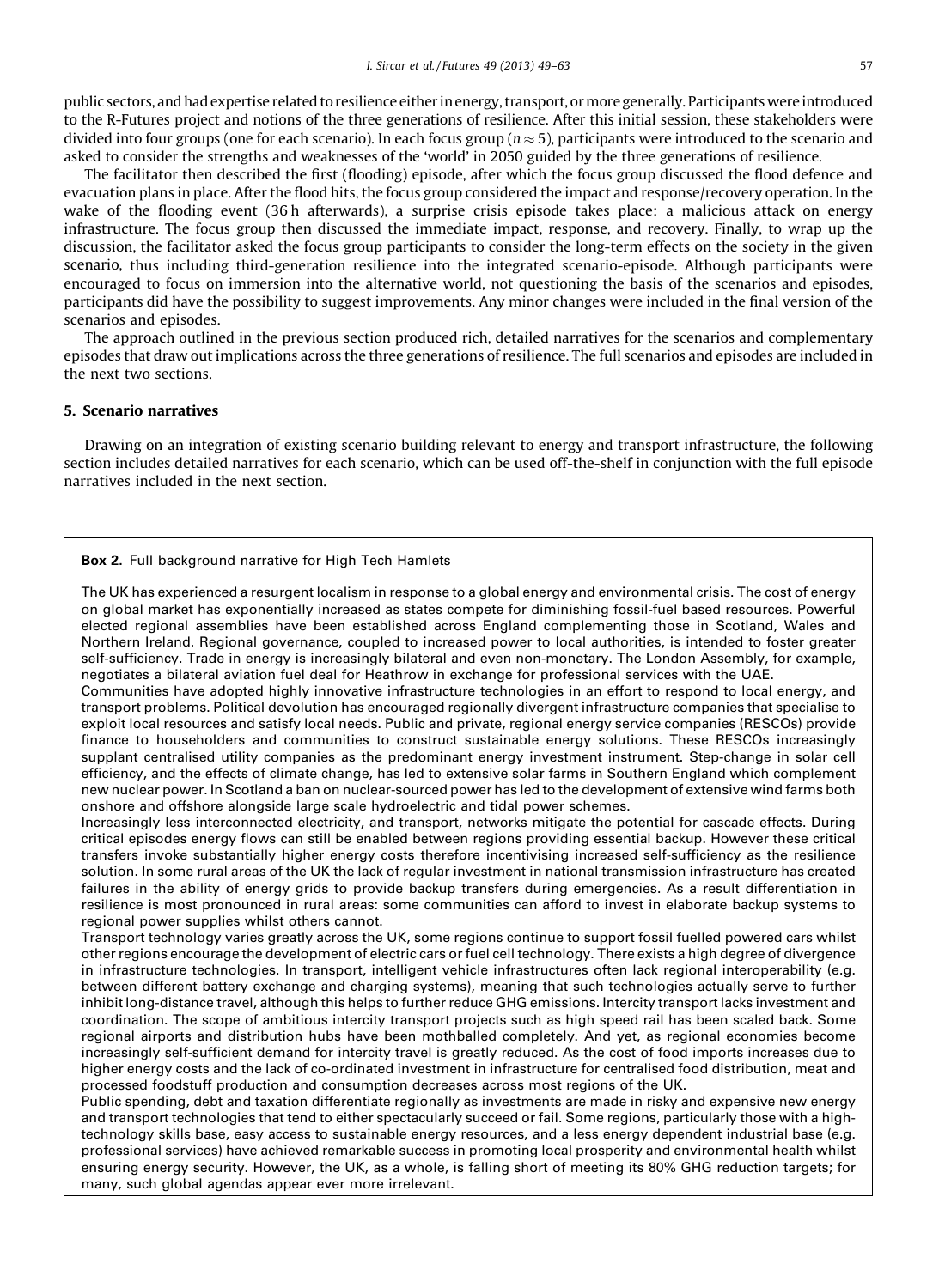## <span id="page-9-0"></span>Box 3. Full background narrative for Global Village

Global agreements on energy and environmental security are paying dividends as the world looks set to achieve ambitious GHG emission targets. Supra-national institutions, such as the UN, IMF and EU, have for years, provided a forum for policymakers, businesses and NGOs to coordinate global action. In an effort to promote sustainability in the developing world, developed nations focus on energy demand reduction and proven low carbon energy technologies over costly, and risky, new energy and transport technologies. For some, these policies represent a form of neocolonialism as global trade with the developing world must now comply with strict environmental standards and energy security protocols.

By-passes of local, and even national political bodies to implement supra-national polices become routine and create increasing protest. For example, social unrest grows as fossil fuel powered vehicles are banned from all UK city centres by the EU. Local successes in achieving energy efficiencies are celebrated and shared worldwide. However, supra-national institutions are slow and unwieldy in responding to local environmental, transport and energy concerns.

Due to perceptions of unreliability, as well as their high cost, only a relatively limited number of energy interconnectors exist between countries. This pattern of limited technical integration in electricity and gas transmission is appealing for some whom advocate resistance to increased dependency on foreign energy markets. However various energy products, particularly LPG, continue to be shipped into the UK. Embedded power generation is limited in scope due to a lack of investment which has kept installation prices high. Technologies such as clean coal have failed to receive sufficient investment to make a prominent impact. Instead the UK, alongside the rest of Europe, continues to be heavily dependent on imported gas and nuclear alongside large-scale wind farms. This increasing lack of diversity in energy production is a concern for many commentators. Nevertheless significant results in adapting consumer and industrial behaviour to reduce energy demand, and improve efficiency through low-tech solutions (e.g. home insulation), has created a culture of adaptability to threats to energy supplies.

In transport, the desire to travel globally, and consume global products, is maintained. Whilst global travel by air has become more socially unacceptable, intercontinental travel by rail and sea has become cheaper and more popular, alongside a considerable increase in global teleworking. In increasingly high-density urban conglomerations travel costs are minimised and economies of scale in retro-fitting sustainable energy solutions are maximised.

#### Box 4. Full background narrative for Local Power for Local People

The world is experiencing a global depression partly caused by failed speculation by governments, investment funds and multi-national companies in costly, and risky, new infrastructure technologies. As a result, the UK government has adopted a 'grassroots' approach to tackling energy and transport challenges. Regional assemblies have been created to promote self-sufficient economic activity within local communities. Regional and local political parties have been formed that target resurgent local identities by reinforcing the value of energy self-sufficiency and independence. This localist political environment helps achieve a degree of energy security and demand reduction; however it proves less successful in developing low-carbon energy sources as regions inevitably harness their local energy resources.

Regional assemblies and a range of empowered local actors enable quicker and more responsive decision-making processes. Social enterprises and charities have become more significant institutions in developing, and adapting, energy and transport infrastructure. These organisations have helped make visible the costs of domestic energy and transport. Social enterprises have also offered individuals, families and communities support to invest in technologies that increase their self-sufficiency such as cavity-wall insulation and biomass heating. In some areas personal transport and energy credits are introduced to reduce energy consumption. In many communities road vehicles cars are increasingly publically rather than personally owned as the costs of vehicle ownership dramatically increases. Guided buses and light rail become more popular in many urban areas. Coach networks and demand responsive buses offer transport options between urban areas however intercity travel is greatly reduced. As economic activity is downscaled, people are encouraged to live, work, shop and unwind within walking distance, improving environmental and public health.

Less interdependent electricity, and transport, networks alleviate potential cascade failures. However the lack of regular investment in national transmission infrastructure has created difficulties in the ability of more localised energy networks to provide backup supply during emergencies. As a result many poorer communities that cannot afford extensive backup protection have been forced to adapt to a less reliable energy supply.

Whilst national economic activity is greatly reduced as a result of declining trade and investment, wealth is often distributed more evenly within most regions of the UK. Local co-operatives, owned by their employees, for example, become a prevalent mode of business organisation. This shift to ''the local'' has, however, created winners and losers as determined by the human and physical geography of a region. Poverty and ill health dramatically increase in some rural areas, with lower population densities, older populations and less renewable potential. While compact urban settlements, with access to nearby renewable resources can become relatively more successful. As a result urban densities have increased even within small market towns. Some rural areas become progressively depopulated.

The consequences of poorer global pension funds, caused by massively weakened stock markets, have been partly offset in some regions by increased multi-generational family habitation, providing social care and further reducing travel needs. Yet, despite such decreases in energy consumption, the UK as a whole is struggling to achieve its 80% reduction in GHG emissions, causing some regions to fear the effects of unmanageable climate change.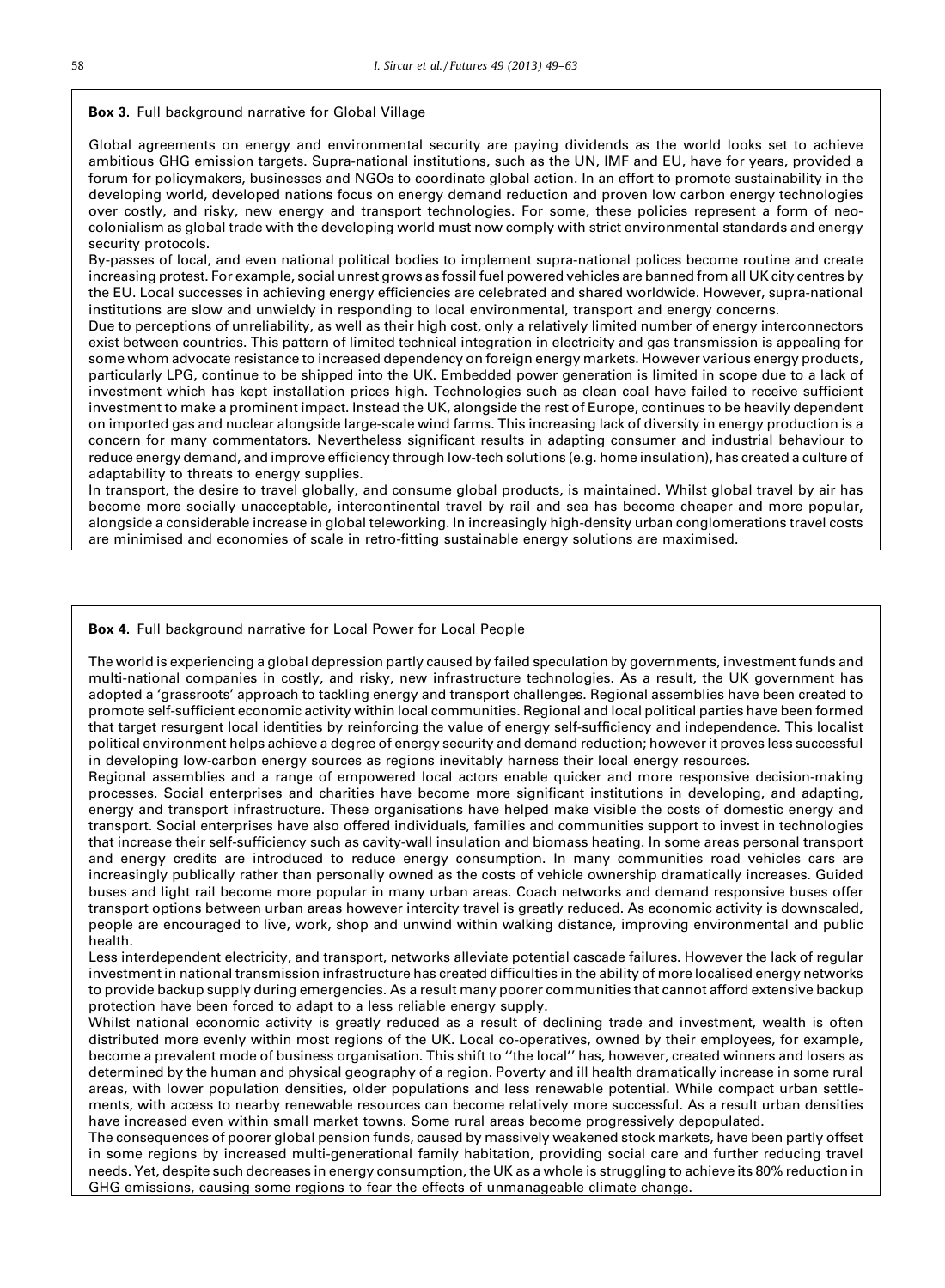# 5.1. iWorld

In this scenario, there is a high level of connectivity and high acceptance of new technologies (upper right cell of [Table](#page-6-0) 3) ([Box](#page-7-0) 1).

## 5.2. High Tech Hamlets

In this scenario, there are low levels of connectivity, yet there is a high level of acceptance of new technologies (upper left cell of [Table](#page-6-0) 3) [\(Box](#page-8-0) 2).

## 5.3. Global Village

In this scenario, there is a high level of connectivity, yet there are low levels of acceptance of new technologies (bottom right cell of [Table](#page-6-0) 3) [\(Box](#page-9-0) 3).

## 5.4. Local Power for Local People

In this scenario, there are low levels of connectivity and of accepting new technologies (bottom left cell of [Table](#page-6-0) 3) ([Box](#page-9-0) 4).

# 6. Episode narratives

For the following episodes, the full narrative episode description will be followed by tables of additional features relevant to one more of the scenarios. For the tables below, the scenarios will be abbreviated as follows: Global Village (GV); Local Power for Local People (LP4LP); High Tech Hamlets (HTH); and iWorld (iW). Scenario-specific features of the natural hazard episode are included in Box 6; and scenario-specific features of the malicious hazard episode are included in [Box](#page-11-0) 8.

## 6.1. Episode 1 – natural hazard

The full narrative background description of the flood episode is in Box 5.

Box 5. Full narrative background of the natural hazard episode for all scenarios

An unprecedented storm surge caused by a combination of high winds, low pressure and peak high tides develops at sea. There is some uncertainty over the location and extent of the surge once it reaches land. However, advanced meteorological forecasting techniques point to a likely channelling of the surge along an estuary that borders the main commercial and residential urban centre.

Whilst flood defences do exist to protect valuable commercial sites upstream, continued unpredictable mid-21st century extreme weather has raised questions over their need for replacement. The defences traverse the estuary and sit at the border between high-density low-cost housing and valuable commercial sites upstream.

The surge enters the estuary as feared, overwhelming existing flood defences and spreads across several parts of one of the densely populated inland areas inundating several thousand homes, key sections of the extra-urban road network and threatening a local electricity substation and water-treatment plant.

Box 6. Scenario-specific features of the natural hazard episode

LP4LP: Neighbouring jurisdictions become affected by flooding and blame their plight on the failure of LP4LP to maintain their defences. Overall cross-jurisdictional co-ordination of the emergency response becomes problematic as a multi-site evacuation becomes needed.

HTH: Neighbouring jurisdictions become affected by flooding and blame their plight on the failure of HTH to maintain their defences. Previous migration of highly skilled workers to HTH has further weakened their ability to respond. Importation of energy is problematic given the restricted interoperability across regions. Neighbouring LRF communication systems also adopt different frequencies and bandwidths that further hamper cross 'border' assistance.

iW: Those from poor socio-economic classes, living in highest-density areas and having limited access to transport, are hit hardest. As fuel prices increase and transport options recede, tensions escalate. Displacement of effects onto aging infrastructure.

GV: Supra-national governance arrangements have dominated more localised recovery planning processes. Questions are raised over whether plans are too generic and insufficiently tailored to exceptional and localised circumstances.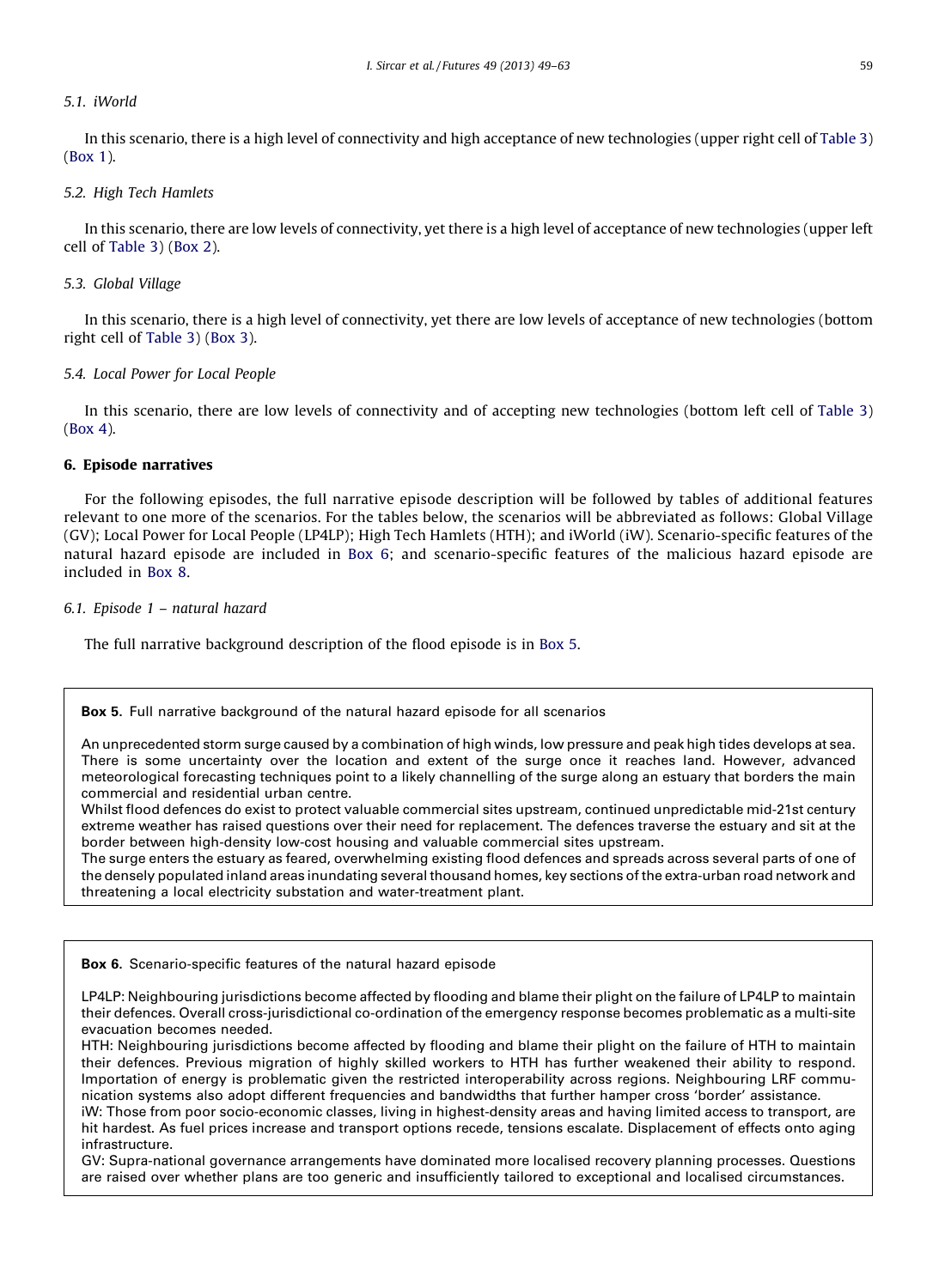<span id="page-11-0"></span>**Box 7.** Full narrative background of the malicious hazard episode for all scenarios

Concerns over growing socio-economic inequalities, particularly related to unequal access to fuel and transport, have been intensifying since 2040. More radical elements have threatened direct action for some time and there is a sense that some groups possess sufficient capability to do so.

Sensing a moment of opportunity, and capitalising on growing anger over the impact of the floods, that occurred 36 hours earlier, a terrorist group launches an attack on the pumps feeding a nearby power plant. The attack immediately disables the cooling system causing dangerous overheating to occur. Initial safety measures fail and fires break out, generating a thick plume of smoke that engulfs the local landscape. As people attempt to leave the area, the limited remaining transport network becomes choked. The lack of electricity has also curtailed the ability to pump water into another nearby power station, compounding energy shortages.

The terrorist group release a public statement that the attack was aimed at striking infrastructures they see as serving the more privileged sections of society and symbolising their advantage. More attacks are threatened.

#### Box 8. Scenario-specific features of the malicious hazard episode

LP4LP: Continued demand on reduced energy production has reached its maximum capacity. Regional tensions mean that the prospects for importing energy are small with limited political will and problems of interoperability across regions. Of the options that do exist, energy is sold at an exorbitant price as other regions seek to profit from the disaster. Significant social capital exists within the community and there are considerable numbers of people volunteering their help. However, regular power shortages and increased tensions associated with the burgeoning informal economy mean that people are starting to leave the region. . .

HTH: Significant social capital exists within the community and there are considerable numbers of people volunteering their help. However, power shortages make it increasingly difficult to govern automated systems that are an embedded feature of life in High-tech Hamlets (domestic energy, access control systems, transport). Amid such sustained difficulties, people are starting to leave the region. . .

iW: Heavy reliance on technology exacerbates the impact of power shortages. Mobile communications are restricted and smaller businesses with fewer resources for business continuity are hit hardest.

GV: Continued demand on reduced energy production has reached its maximum capacity. Talks are underway to gain assistance and energy from other nations. However, this takes time and the (actual and perceived) distance of these supra-national political bodies generate tensions at the local level. As power shortages increase and transport options recede, further tensions escalate and reports of violence and looting begin to emerge. . .

#### 6.2. Episode 2 – malicious hazard

The full narrative background description of the terrorist attack episode, which follows the flooding episode, is in Box 7.

#### 7. Discussion and conclusions

The scenario-episodes generated were used to interrogate existing understandings amongst infrastructure and emergency planners regarding the resilience of interdependent infrastructures in the face of severe natural and man-made hazards. The procedure used to create the integrated scenario-episodes added to prevailing scenario development in two ways. First, we conducted an extensive review of existing studies in order to identify the primary drivers and hence conduct the PESTEL analysis. In this way, it was unnecessary to repeatedly interview stakeholders in the process of scenario development. The review of extant studies found resonances between scenario studies across energy and transport infrastructure sectors, which was found to be more instructive than considering the scenario studies individually. Second, the approach adds tailored crisis episodes to 'stress test' the scenarios, instead of operating in 'business as usual' circumstances.

Despite the wholesale changes to emergency response and recovery contained in the CCA, the inquiries into the July 2005 bombings and 2007 floods highlighted that implementing the resilience-focussed approach remains difficult. Crucially, our scenario-episodes have addressed the gaps in governing through resilience identified above: different understandings and priorities related to resilience within and across sectors and key agencies; insufficient focus on interdependencies between and within sectors that may lead to cascade failures; and little inter-agency understanding of resilience as it relates to longterm adaptation after hazard events. All of these gaps were interrogated by bringing together key responders and decisionmakers in order to tackle existing narrow sectoral and institutional contexts. During the course of the interviews and focus groups, participants shared their differing operational assumptions about their own concepts of resilience whilst engaging with the futures presented, and how these differences might lead to inter-agency gaps or conflicts – and to cascading failures in interdependent critical national infrastructures.

In the focus groups, participants were able to identify areas of overlap amongst themselves, particularly through the prioritisation of the uncertainty of human behaviour in the recovery phase immediately after a disaster. Stakeholders also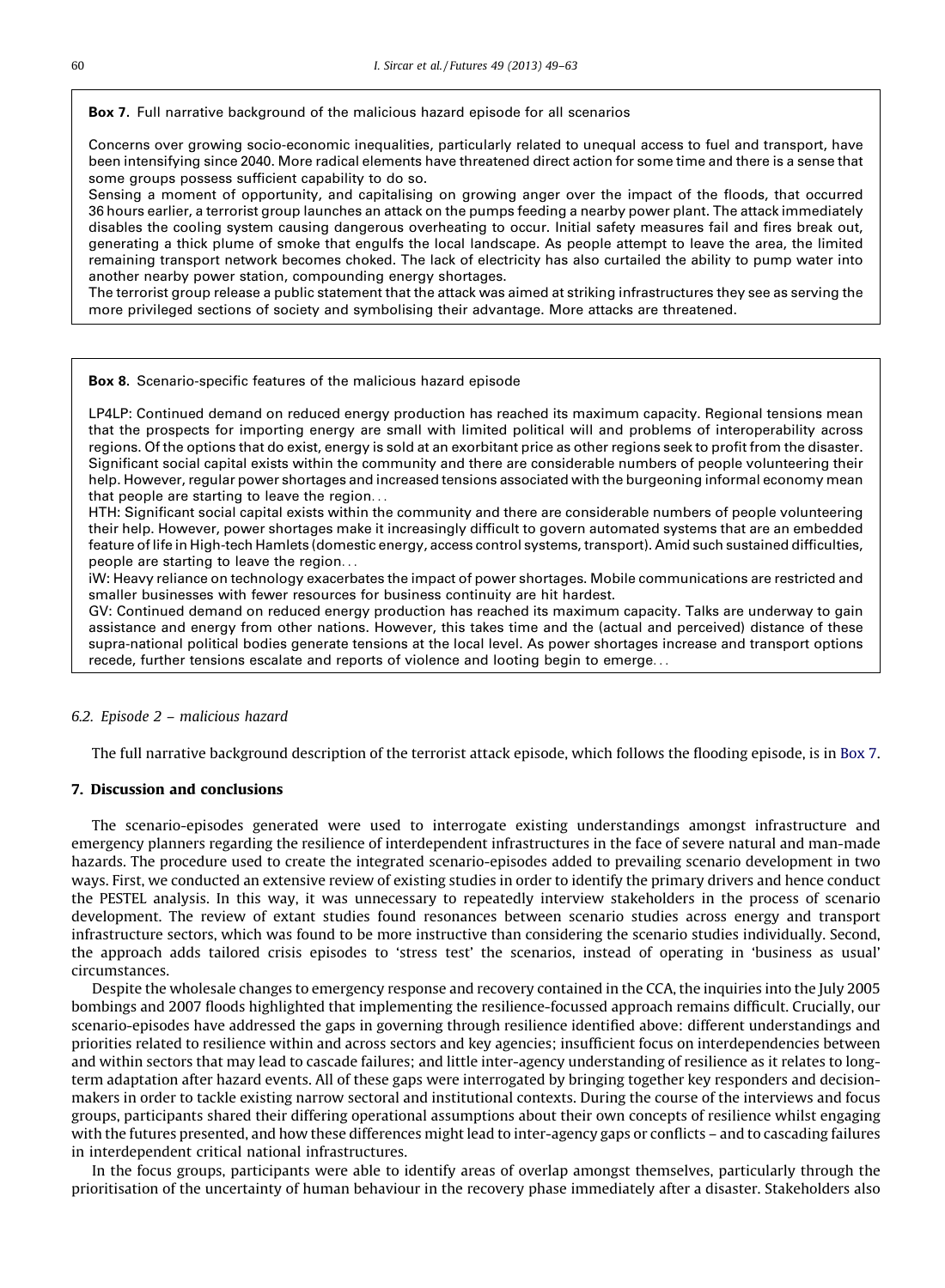debated long-term resilience in the R-Futures scenarios, providing a discussion on third-generation resilience (i.e. adaptation), largely absent in emergency planning and strategic infrastructure planning. As a result, key stakeholders were able to come to an understanding regarding the different priorities and meanings of resilience across their respective agencies, and appreciate how their actions have socio-technical consequences in complex interdependent energy and transport infrastructures. Most importantly, these stakeholders engaged with the integrated future scenario-episodes to find a real-world shared understanding of long-term challenges related to socio-technical infrastructure resilience.

| Appendix A. PESTEL analysis using existing scenario-based future studies <sup>2</sup> |  |  |  |  |  |  |  |  |
|---------------------------------------------------------------------------------------|--|--|--|--|--|--|--|--|
|---------------------------------------------------------------------------------------|--|--|--|--|--|--|--|--|

|           | Local Power for Local People                                                                                                                                                                | High Tech Hamlets                                                                                                                                                                          | Global Village                                                                                                                                                                     | iWorld                                                                                                                                                                                                                               |
|-----------|---------------------------------------------------------------------------------------------------------------------------------------------------------------------------------------------|--------------------------------------------------------------------------------------------------------------------------------------------------------------------------------------------|------------------------------------------------------------------------------------------------------------------------------------------------------------------------------------|--------------------------------------------------------------------------------------------------------------------------------------------------------------------------------------------------------------------------------------|
| Political | Decline in governing role of<br>state and supra-national<br>organisations means increased<br>trade tariffs and restrictions<br>and more bilateral trade<br>agreements. [A2, RR, SC,<br>WWW] | Decline in governing role of<br>state and supra-national<br>organisations means increased<br>trade tariffs and restrictions<br>and more bilateral trade<br>agreements. [RR, SC, WWW,<br>B2 | Increased governing role of<br>supra-national organisations<br>means fewer trade tariffs and<br>restrictions. [CC, BL, A1]                                                         | Increased governing role of<br>supra-national organisations<br>means fewer trade tariffs and<br>restrictions. [GG, CC, BL, B1]                                                                                                       |
|           | Increased importance of local<br>authorities and regional<br>bodies, including elected city<br>mayors and elected English                                                                   | Increased importance of local<br>authorities and regional<br>bodies, including elected city<br>mayors and elected English                                                                  | Declining importance of local<br>and national authorities. [GG]                                                                                                                    | Declining importance of local<br>authorities and national<br>governments. [GG]                                                                                                                                                       |
|           | regional assemblies. [RR]<br>Highly differentiated local, and<br>regional, tax policies provide<br>different outcomes on<br>decreasing GHG emissions and<br>energy-use. [RR, A2]            | regional assemblies. [RR]<br>Local, and regional, tax policies<br>provide different incentives for<br>new technologies and<br>innovation. [RR, SS]                                         | Rising importance of TNCs and<br>NGOs. [DC, BL, A1, PNL]                                                                                                                           | Rising importance of TNCs and<br>NGOs. [DC, BL, PNL]                                                                                                                                                                                 |
|           |                                                                                                                                                                                             |                                                                                                                                                                                            | Global, and supra-national,<br>consensus on taxation/policies<br>to reduce GHG emissions and<br>energy demand, including<br>substantial retrofitting of built<br>environment. [CC] | Global consensus on tax<br>incentives for innovative<br>energy and transport<br>technologies, and GHG<br>emissions and demand<br>reduction taxes. [GG]                                                                               |
| Economic  | 1.5% UK economic growth but<br>highly differentiated across the<br>regions. [RR]                                                                                                            | 'Steady state economy' circa<br>0.5% growth due to high energy<br>costs. [SS, B2]                                                                                                          | Circa 1.75% growth as more<br>trade though less innovation.<br>[CC]                                                                                                                | Circa 2% growth as more trade<br>and more innovation. [GG]                                                                                                                                                                           |
|           | Some regions are energy rich,<br>others energy poor due to<br>variations in natural resources.<br>[RR, A2]                                                                                  | Some regions are energy rich,<br>others energy poor but energy<br>innovation and collective social<br>capital can offset natural<br>resource differences. [SS]                             | Increased global trade in fossil<br>and nuclear fuels (and carbon<br>credits). [CC]                                                                                                | Increased global trade<br>(including energy, knowledge,<br>carbon credits, and<br>conservation credits). [GG]                                                                                                                        |
|           | Very noticeable regional<br>economic inequalities. [RR, A2]                                                                                                                                 | Greater regional economic<br>inequalities. [SS, B2]                                                                                                                                        | EU less has economic power<br>compared to BRIC nations. [CC,<br>WWW]                                                                                                               |                                                                                                                                                                                                                                      |
| Social    | More energy intensive<br>lifestyles. [DC]<br>More travel locally, and within<br>city-regions, but less nationally<br>or globally, including<br>migration. [RR, A2]                          | Less energy intensive lifestyles.<br>[SS]<br>Belief in collective social<br>wellbeing dominates over<br>material wealth. [SS, CBNS]                                                        | More energy intensive<br>lifestyles than today. [SC, A1]<br>Consumerism dominant as<br>marker of prosperity. [CC, DC,<br>A1                                                        | Less energy intensive lifestyles.<br>[CBNS, B1]<br>Belief in collective wellbeing<br>replaces individual material<br>wealth as marker of prosperity.<br>Focus on investment rather<br>than consumption led growth.<br>[B2, GG, CBNS] |
|           | Belief in individual material<br>wealth dominates as marker of<br>prosperity. [RR, DC]<br>Population slowly declining at<br>69m in 2050 due to reduced<br>net migration. <sup>a</sup>       | Population stable at 69m in<br>2050 due to reduced net<br>migration.                                                                                                                       | Population at 77m in 2050.                                                                                                                                                         | Population at 77m in 2050.                                                                                                                                                                                                           |
|           |                                                                                                                                                                                             |                                                                                                                                                                                            |                                                                                                                                                                                    | State-funded reskilling of<br>workforce. [GG]                                                                                                                                                                                        |
|           |                                                                                                                                                                                             |                                                                                                                                                                                            |                                                                                                                                                                                    | Increased mobility of people,                                                                                                                                                                                                        |

goods and ideas. [A1]

<sup>&</sup>lt;sup>2</sup> Abbreviations (in alphabetical order) – A1: A1 scenario (IPCC 2000); A2: A2 scenario (IPCC 2000); B1: B1 scenario (IPCC 2000); B2: B2 scenario (IPCC 2000); BL: 'Blueprints' scenario (Shell 2008); BS: 'Bright skies' scenario (IEA 2003); CBNS: 'Clean but not sparkling' scenario (IEA 2003); CC: 'Carbon creativity' scenario (Foresight 2008); DC: 'Dynamic but careless' scenario (IEA 2003); GG: 'Green growth' scenario (Foresight 2008); LCR: 'Low-carbon resilience' scenario (UKERC 2009); OS: 'October surprise' scenario (NIC 2008); PNL: 'Politics not always local' scenario' (NIC 2000); RR: 'Resourceful regions' scenario (Foresight 2008); SC: 'Scramble' scenario (Shell 2008); SS: 'Sunshine state' scenario (Foresight 2008); UKCP09: UK Climate Projections by DEFRA; UKERC: UKERC Energy Scenarios 2050; and WWW: 'A World Without the West' scenario (NIC 2008).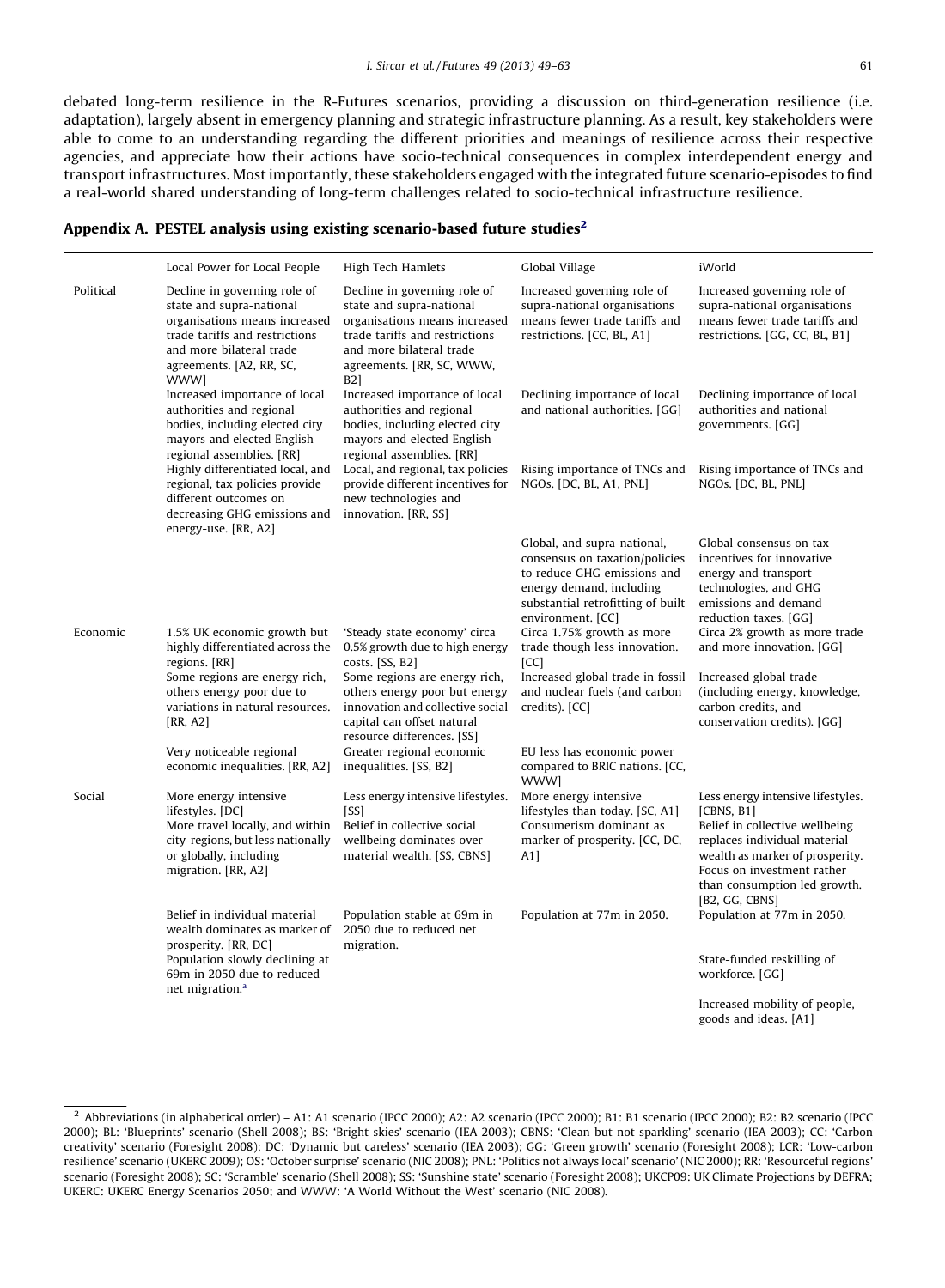#### <span id="page-13-0"></span>Appendix A (Continued )

|               | Local Power for Local People                                                                                                                                                                                                                               | High Tech Hamlets                                                                                                                                                                                                                                                               | Global Village                                                                                                                                                                                                                          | iWorld                                                                                                                                                                                                                                                                                               |  |
|---------------|------------------------------------------------------------------------------------------------------------------------------------------------------------------------------------------------------------------------------------------------------------|---------------------------------------------------------------------------------------------------------------------------------------------------------------------------------------------------------------------------------------------------------------------------------|-----------------------------------------------------------------------------------------------------------------------------------------------------------------------------------------------------------------------------------------|------------------------------------------------------------------------------------------------------------------------------------------------------------------------------------------------------------------------------------------------------------------------------------------------------|--|
| Technological | Domestic or community<br>energy generation,<br>infrastructure and storage<br>using locally favorable low, or<br>zero carbon sources (include<br>tidal, wind, hydro, solar, biogas,<br>biomass, CCS, extraction of<br>unconventional fossil fuels).<br>[RR] | Domestic or community<br>energy generation,<br>infrastructure and storage<br>using locally favorable low, or<br>zero carbon source (including<br>ground source heat pumps,<br>biogas, micro-nuclear,<br>microbial fuel cells, wind, solar,<br>hydro, tidal, biomass, CCS). [SS] | National energy generation,<br>infrastructure and storage<br>using varied mix of<br>technologies (include<br>renewables, CCS, nuclear,<br>biogas, biomass and especially<br>CCS, extraction of<br>unconventional fossil fuels).<br>[CC] | National, and trans-national,<br>energy generation,<br>infrastructure and storage<br>using varied mix of<br>technologies (include Saharan<br>and Iberian solar arrays,<br>Scottish tidal, north sea wind,<br>CCS, nuclear (inc fusion) and<br>some embedded generation)<br>and smart grids. [GG, BS] |  |
|               | Electricity and non-powered<br>sources used more for ground<br>transport. [CBNS, LCR]                                                                                                                                                                      | Hydrogen or electricity for<br>local, intelligent ground<br>transport (including<br>automated coach network)<br>depending on local preference.<br>[UKERC]                                                                                                                       | International energy grid                                                                                                                                                                                                               | Electricity and hydrogen<br>sources used for intelligent<br>ground transport. [BS]                                                                                                                                                                                                                   |  |
|               | Biofuels for aviation air travel<br>increases. [DC]                                                                                                                                                                                                        | Greater teleworking, less car<br>dependency more public<br>transport. [B2, GG]                                                                                                                                                                                                  | Electricity and hydrogen used<br>for private, non-automated,<br>ground transport. [CC, CBNS]                                                                                                                                            | Biofuels for aviation, air travel<br>decreases as less socially<br>acceptable. [UKERC]                                                                                                                                                                                                               |  |
|               | Focus on retrofitting cities and<br>rural housing. Continued sub-<br>urban sprawl and out-of-town<br>development. [RR]                                                                                                                                     | Biofuels used for aviation, but<br>air travel decreases. [LCR]                                                                                                                                                                                                                  | Biofuels for aviation, air travel<br>increases. [UKERC]                                                                                                                                                                                 | Focus on new build, compact<br>cities, less urban sprawl. [GG,<br>B1 ]                                                                                                                                                                                                                               |  |
|               |                                                                                                                                                                                                                                                            | Shift into new build higher<br>density housing away from<br>rural and older housing. [SS,<br>B2                                                                                                                                                                                 | Retrofitting of older properties,<br>suburban sprawl and out-of-<br>town development. [DC]                                                                                                                                              | More teleworking, less car<br>dependency more public<br>transport. [GG, B1]                                                                                                                                                                                                                          |  |
| Environmental | More well protected local<br>conservation areas, urban tree<br>cover and flood meadows. [RR]                                                                                                                                                               | More well protected local<br>conservation areas, urban tree<br>cover, grass roofs and flood<br>meadows. [SS]                                                                                                                                                                    | 'Hard Engineering' solutions to<br>flooding preferred. Flood plain<br>development continues. [CC]                                                                                                                                       | 'Soft Engineering' solutions to<br>flooding. [SS]                                                                                                                                                                                                                                                    |  |
|               | Lack of platform for global<br>consensus results in global<br>failure (despite UK success) in<br>meeting IPCC GHG targets. [A2]                                                                                                                            | Lack of platform for global<br>consensus results in global<br>failure (despite UK success) in<br>meeting IPCC GHG targets. [B2,<br>OS <sub>1</sub>                                                                                                                              | Global consensus results in<br>global success in meeting IPCC<br>GHG target. [B1]                                                                                                                                                       | Global consensus results in<br>global success in meeting IPCC<br>GHG targets. [B1]                                                                                                                                                                                                                   |  |
| Legal         | Mean sea level change in UK up<br>26 cm and mean temperatures<br>up 2–3 °C in winter (UKCP09).<br>Greater regional, as well as<br>local, devolution in some key<br>legal areas (e.g. planning,<br>transport, energy). [RR, A2]                             | Mean sea level change in UK up<br>18 cm and mean temperatures<br>up $1-2$ °C in (UKCP09).<br>Greater regional, as well as<br>local, devolution in some key<br>legal areas (e.g. planning,<br>transport, energy). [RR, B2]                                                       | Mean sea level change in UK up<br>26 cm and mean temperatures<br>up $2-3$ °C in winter (UKCP09).<br>Increased international law in<br>areas such as transport, energy<br>and environment. $[CC, B1]$                                    | Mean sea level change in UK up<br>18 cm and mean temperatures<br>up $1-2$ °C in winter (UKCP09).<br>Increased international legal<br>consensus in areas such as<br>transport, energy and<br>environment. [GG, B1]                                                                                    |  |
|               | Reduced international law. [RR,<br>$A2$ ]                                                                                                                                                                                                                  | Reduced international law and<br>institutions. [RR, B2]                                                                                                                                                                                                                         | By-passes of local, and even<br>national, laws to prevent<br>NIMBYISM for developments of<br>global strategic importance.<br>[GG]                                                                                                       | By-passes of local, and even<br>national, laws to prevent<br>NIMBYISM for developments of<br>global strategic importance.<br>[GG]                                                                                                                                                                    |  |

<sup>a</sup> ONS population predictions from 2009 (69.8 million in 2033, 45% net migration). The National Grid predicts a population of 77 million by 2050. The current UK population is 61 million.

### References

- [1] Cabinet Office, Strategic Framework and Policy Statement on Improving the Resilience of Critical [Infrastructure](http://refhub.elsevier.com/S0016-3287(13)00053-0/sbref0005) to Disruption from Natural Hazards, Cabinet Office, [London,](http://refhub.elsevier.com/S0016-3287(13)00053-0/sbref0005) 2010.
- [2] C. Goodier, S. Austin, R. Soetanto, A. Dainty, Causal mapping and scenario building with multiple [organisations,](http://refhub.elsevier.com/S0016-3287(13)00053-0/sbref0010) Futures 42 (2010) 219–229.
- [3] L. Bosher, A. Dainty, Disaster risk reduction and 'built-in' resilience: towards overarching principles for [construction](http://refhub.elsevier.com/S0016-3287(13)00053-0/sbref0015) practice, Disasters 35 (2011) 1–18. [4] G. Cairns, G. Wright, K. Van der Heijden, R. Bradfield, G. Burt, [Enhancing](http://refhub.elsevier.com/S0016-3287(13)00053-0/sbref0020) foresight between multiple agencies: issues in the use of scenario thinking to overcome [fragmentation,](http://refhub.elsevier.com/S0016-3287(13)00053-0/sbref0020) Futures 38 (2006) 1010–1025.
- [5] K. van der Heijden, R. Bradfield, G. Burt, G. Cairns, G. Wright, The Sixth Sense: Accelerating [Organizational](http://refhub.elsevier.com/S0016-3287(13)00053-0/sbref0025) Learning with Scenarios, Wiley, Chichester, 2002.
- [6] P. Wintour, J. Wilson, Britain grinds to a halt as Blair's pleas are ignored, Guardian, 14 September 2000. URL: [http://www.guardian.co.uk/uk/2000/sep/14/](http://www.guardian.co.uk/uk/2000/sep/14/tonyblair.oil) [tonyblair.oil](http://www.guardian.co.uk/uk/2000/sep/14/tonyblair.oil) (accessed 27.09.12).
- [7] Met Office, The Wet Autumn of 2000, 2000 URL: <http://www.metoffice.gov.uk/climate/uk/interesting/autumn2000.html> (accessed 27.09.12).
- [8] J. [Freedland,](http://refhub.elsevier.com/S0016-3287(13)00053-0/sbref0040) A catalogue of failures that discredits the whole system, in: Guardian, 2001.
- [9] J. Smith, Civil contingency planning in government, [Parliamentary](http://refhub.elsevier.com/S0016-3287(13)00053-0/sbref0045) Affairs 56 (2003) 410–422.
- [10] M. Godet, The art of scenarios and strategic planning: tools and pitfalls, [Technological](http://refhub.elsevier.com/S0016-3287(13)00053-0/sbref0050) Forecasting and Social Change 65 (2000) 3–22.
- [11] G. Hiemstra, Turning the Future into Revenue: What Businesses and [Individuals](http://refhub.elsevier.com/S0016-3287(13)00053-0/sbref0055) Need to Know to Shape their Futures, John Wiley & Sons, Hoboken, NJ, 2006.
- [12] F. Berkhout, J. Hertin, A. Jordan, [Socio-economic](http://refhub.elsevier.com/S0016-3287(13)00053-0/sbref0060) futures in climate change impact assessment: using scenarios as 'learning machines', Global Environmental [Change](http://refhub.elsevier.com/S0016-3287(13)00053-0/sbref0060) 12 (2002) 83–95.
- [13] A.D. Meyer, Adapting to environmental jolts, [Administrative](http://refhub.elsevier.com/S0016-3287(13)00053-0/sbref0065) Science Quarterly 27 (1982) 515–537.
- [14] [Environment](http://refhub.elsevier.com/S0016-3287(13)00053-0/sbref0070) Agency, Exercise Triton 04: Overview Report of Lessons Identified, Environment Agency, Bristol, 2005.